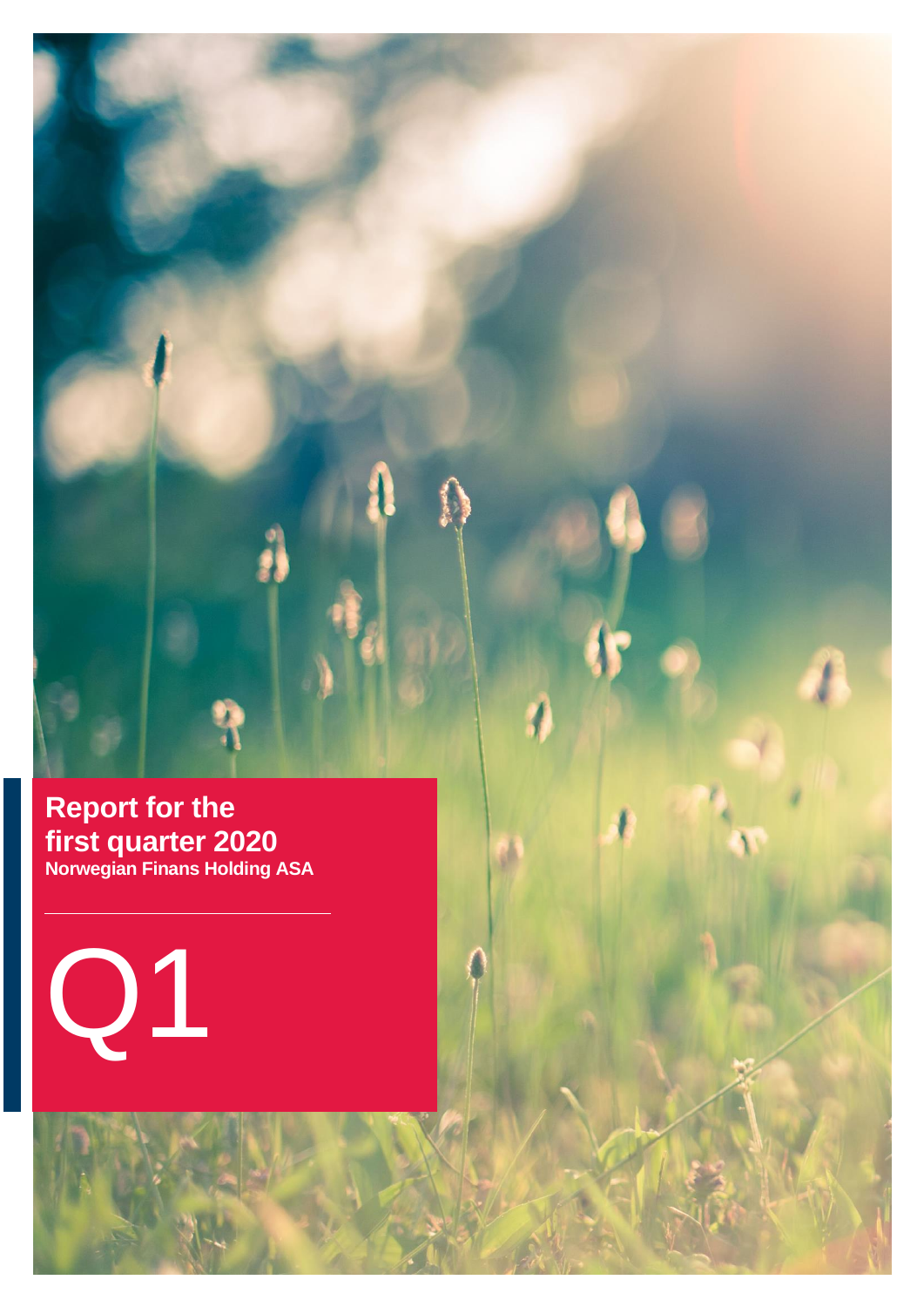# **Table of contents**

## **Notes**

| Note 1            |                                                   |  |
|-------------------|---------------------------------------------------|--|
| Note 2            |                                                   |  |
| Note <sub>3</sub> | Capital adequacy and Liquidity Coverage Ratio 12  |  |
| Note 4            |                                                   |  |
| Note <sub>5</sub> |                                                   |  |
| Note <sub>6</sub> |                                                   |  |
| Note <sub>7</sub> |                                                   |  |
| Note 8            |                                                   |  |
| Note 9            |                                                   |  |
| Note 10           | Net change in value on securities and currency 17 |  |
| Note 11           |                                                   |  |
| Note 12           | Debt securities issued and subordinated loan 17   |  |
| Note 13           |                                                   |  |
| Note 14           |                                                   |  |
|                   |                                                   |  |
|                   |                                                   |  |
| <b>Notes</b>      |                                                   |  |
| Note <sub>1</sub> |                                                   |  |
| Note 2            |                                                   |  |
| Note <sub>3</sub> |                                                   |  |
|                   |                                                   |  |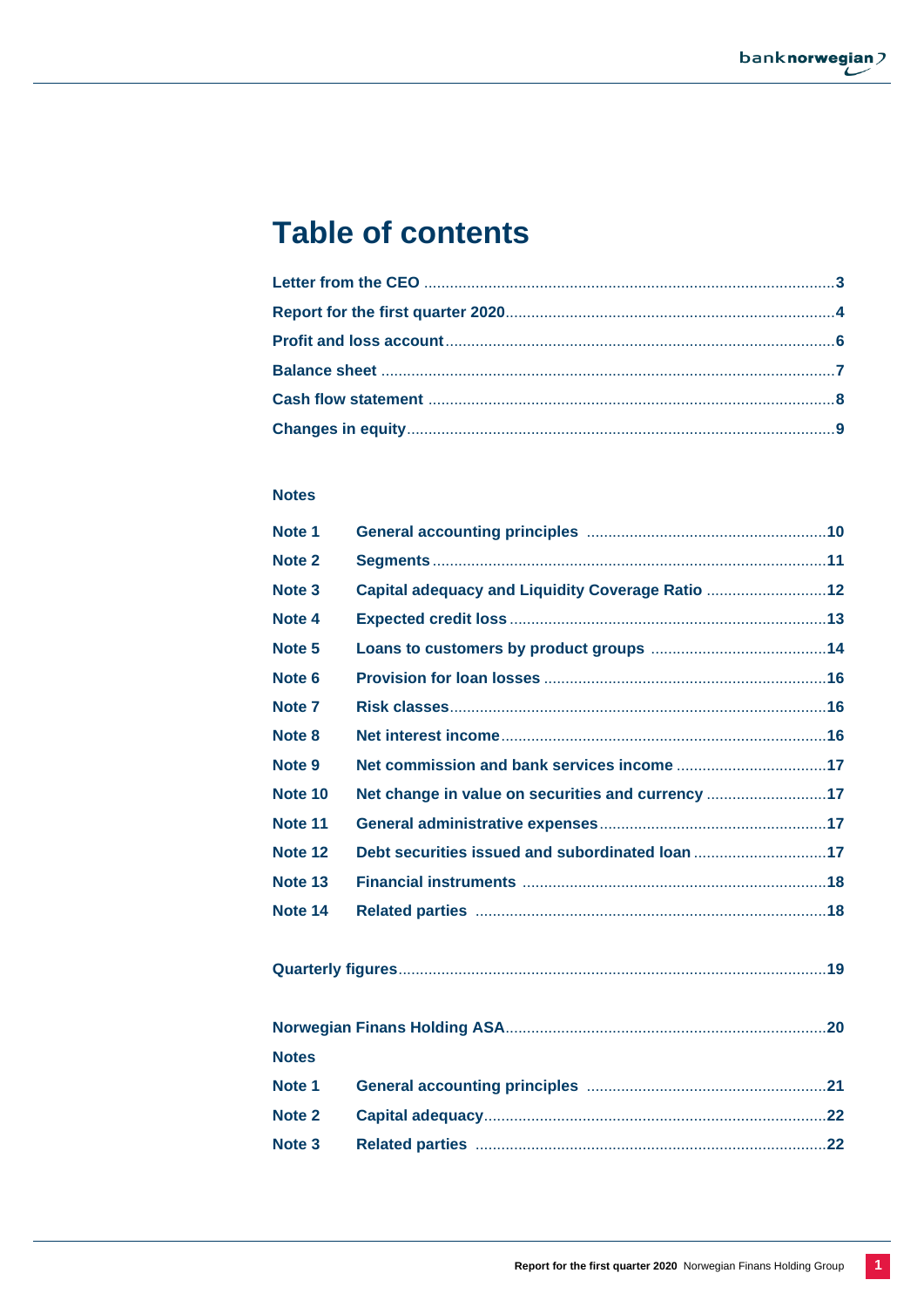## **Financial highlights**

## **Profit and loss account**

|                                     |                 | Norwegian Finans Holding Group |               |
|-------------------------------------|-----------------|--------------------------------|---------------|
| Amounts in NOK 1000                 | <b>YTD 2020</b> | <b>YTD 2019</b>                | 2019          |
| Interest income                     | 1580930         | 1421593                        | 5910775       |
| Interest expenses                   | 186 500         | 151 017                        | 650 090       |
| Net interest income                 | 1 394 430       | 1 270 576                      | 5 260 685     |
| Net other operating income          | 71817           | 91 096                         | 321792        |
| <b>Total income</b>                 | 1466247         | 1 361 672                      | 5 5 8 2 4 7 7 |
| <b>Total operating expenses</b>     | 358 550         | 337940                         | 1 324 659     |
| Provision for loan losses           | 620 636         | 379328                         | 1627359       |
| <b>Profit before tax</b>            | 487 060         | 644 404                        | 2630459       |
| Comprehensive income for the period | 368 032         | 485900                         | 1981051       |

 $\mathbf{r}$ 

 $\sim$ 

## **Balance sheet**

|                         | Norwegian Finans Holding Group |               |            |  |
|-------------------------|--------------------------------|---------------|------------|--|
| Amounts in NOK 1000     | 31.3.20                        | 31.3.19       | 31.12.19   |  |
| Total assets            | 59 955 081                     | 50 944 273    | 58 073 384 |  |
| Loans to customers      | 42 378 471                     | 37 902 312    | 40 560 502 |  |
| Liquid assets           | 16848908                       | 12 671 003    | 16813654   |  |
| Deposits from customers | 39 561 112                     | 37 654 242    | 40 118 369 |  |
| Debt securities issued  | 6813624                        | 3 3 4 2 4 0 1 | 6 537 863  |  |
| Subordinated loans      | 876 073                        | 813771        | 822 688    |  |
| Tier 1 capital          | 635 000                        | 635 000       | 635 000    |  |
| Total equity            | 9830304                        | 8 0 1 9 7 6 3 | 9473707    |  |

## **Key figures and alternative performance measures**

|                                                           | Norwegian Finans Holding Group |                 |        |  |
|-----------------------------------------------------------|--------------------------------|-----------------|--------|--|
|                                                           | <b>YTD 2020</b>                | <b>YTD 2019</b> | 2019   |  |
| Return on equity (ROE) <sup>12</sup>                      | 16.2%                          | 27.2 %          | 25.2%  |  |
| Return on assets (ROA) <sup>12</sup>                      | 2.5%                           | 3.9%            | 3.8%   |  |
| Earnings per share (EPS)                                  | 1.97                           | 2.60            | 10.61  |  |
| Common equity tier 1 (CET 1)                              | 19.6%                          | 19.5 %          | 21.2%  |  |
| Leverage ratio                                            | 14.1%                          | 14.4 %          | 14.5 % |  |
| Liquidity coverage ratio (LCR)                            | 234 %                          | 221 %           | 450 %  |  |
| Net interest margin (NIM) <sup>1</sup>                    | 9.5%                           | 10.3%           | 10.0%  |  |
| Cost/income ratio <sup>1</sup>                            | 0.24                           | 0.25            | 0.24   |  |
| Delinguent loans to loans <sup>1</sup>                    | 19.8%                          | 12.3 %          | 17.3%  |  |
| Non-performing loans to loans <sup>1</sup>                | 15.1 %                         | 9.1%            | 13.1 % |  |
| Loan loss provisions to average loans $12$                | 5.5 %                          | 3.8%            | 3.9%   |  |
| Loan loss allowance to loans <sup>12</sup>                | 9.9%                           | 5.7%            | 8.1%   |  |
| Loan loss allowance to non-performing loans <sup>12</sup> | 65.1 %                         | 62.6%           | 62.1 % |  |

 $1)$  Defined as alternative performance measure (APM). APM s are described on banknorwegian.no/OmOss/InvestorRelations.

 $^{2)}$  Adjusted for discretionary additional provision for loan losses of NOK 230 million in the first quarter, the return on equity was 23.9% and return on assets was 3.7%. The loan loss provisions to average loans was 3.5%, loan loss allowance to loans was 9.4%, and the loan loss allowance to non-performing loans was 61.9% .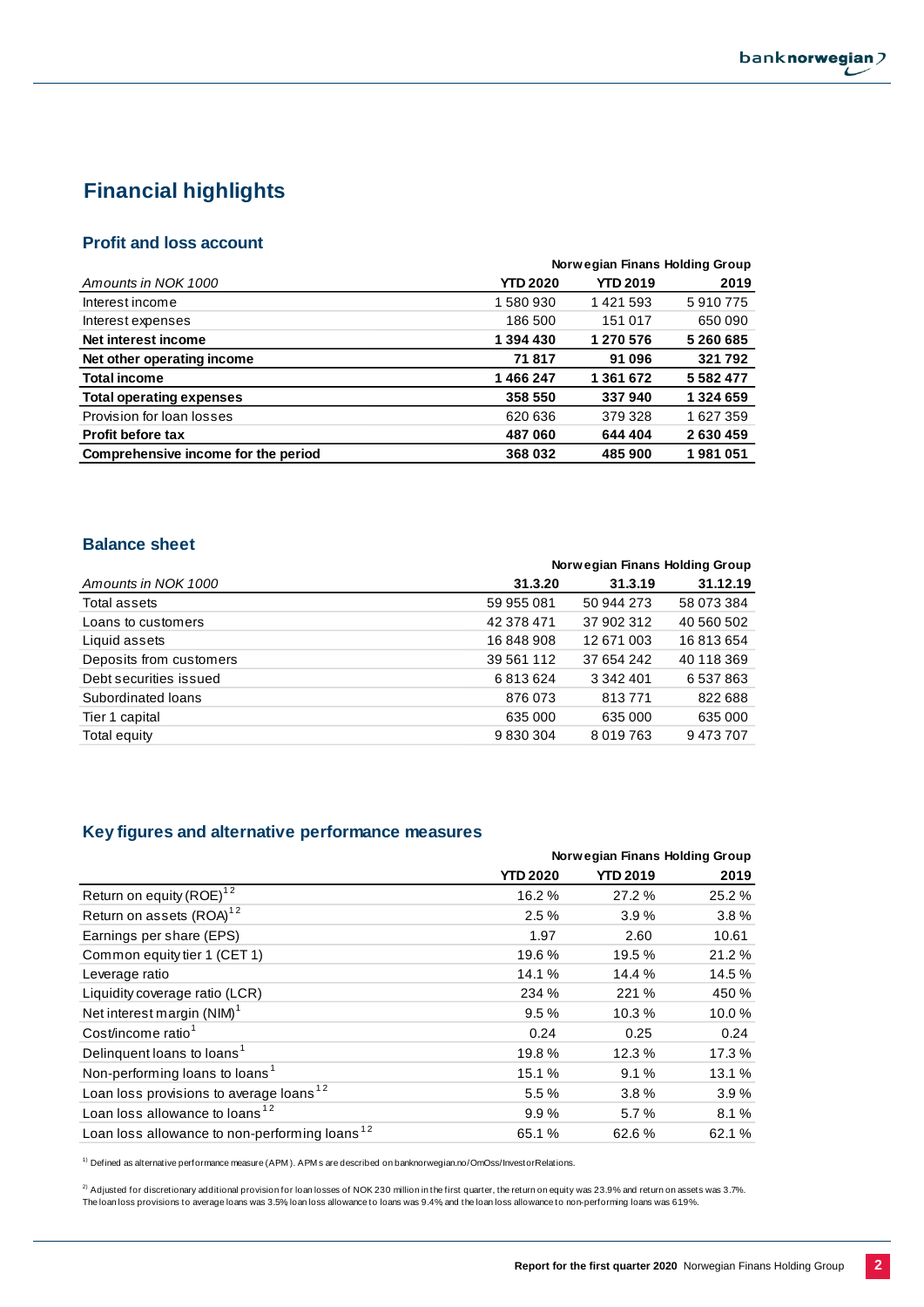# **Letter from the CEO**

The first quarter of 2020 has proved to be more turbulent than could have been predicted. The quarter started off as expected, our focus was further growth in the Nordic home markets, and preparation for European expansion.

By March everything changed, and our focus shifted as our main concern became to care for our customers and employees. Things have moved rapidly as COVID-19 has also spread across our Nordic markets. All countries have imposed guidelines for social distancing and practiced some form of lock-down. It is not possible to predict the outcome of this crisis or for how long we will have extraordinary measures. It is however clear that the effects in the short-term will be significant and it will take time to revert back to normal. This will have an impact on our customers, and we seek to provide assistance to affected individuals. The Nordic region has however a good starting position due to solid state finances with balanced budgets, low government debt levels and extensive unemployment benefits covering liquidity shortfalls.

As a consequence of the pandemic, the bank has introduced tools for remote working for its employees, with only a minimal staff in the office at any time. Thanks to significant effort from our employees, the bank has been fully operational during the entire pandemic, offering our products and servicing our customers at normal capacity. We have experienced increased customer requests and have put in place several measures to help our customers in a difficult situation.

While it is too early to conclude the consequences of the pandemic for Bank Norwegian, there are so far few effects on our customers' payment behavior. In line with our prudent approach to losses and the requirement to be forward looking according to IFRS 9, we have taken an additional provision of MNOK 230 in Q1 for COVID-19 related effects in 2020.

Bank Norwegian will be resilient in a downturn scenario due to our high and stable margins and lean cost structure, resulting in a significant ability to generate earnings. Our financial capacity will also allow us to actively participate in any eventual opportunities that may surface as a consequence of the crisis.

Our international expansion project into new markets has progressed. However, local activities have been put on hold due to the current situation. The work to obtain an EU banking license is ongoing where we currently are in the final stages of the exploratory phase with the Central Bank of Ireland.

Bærum, April 29, 2020

**Tine Wollebekk** CEO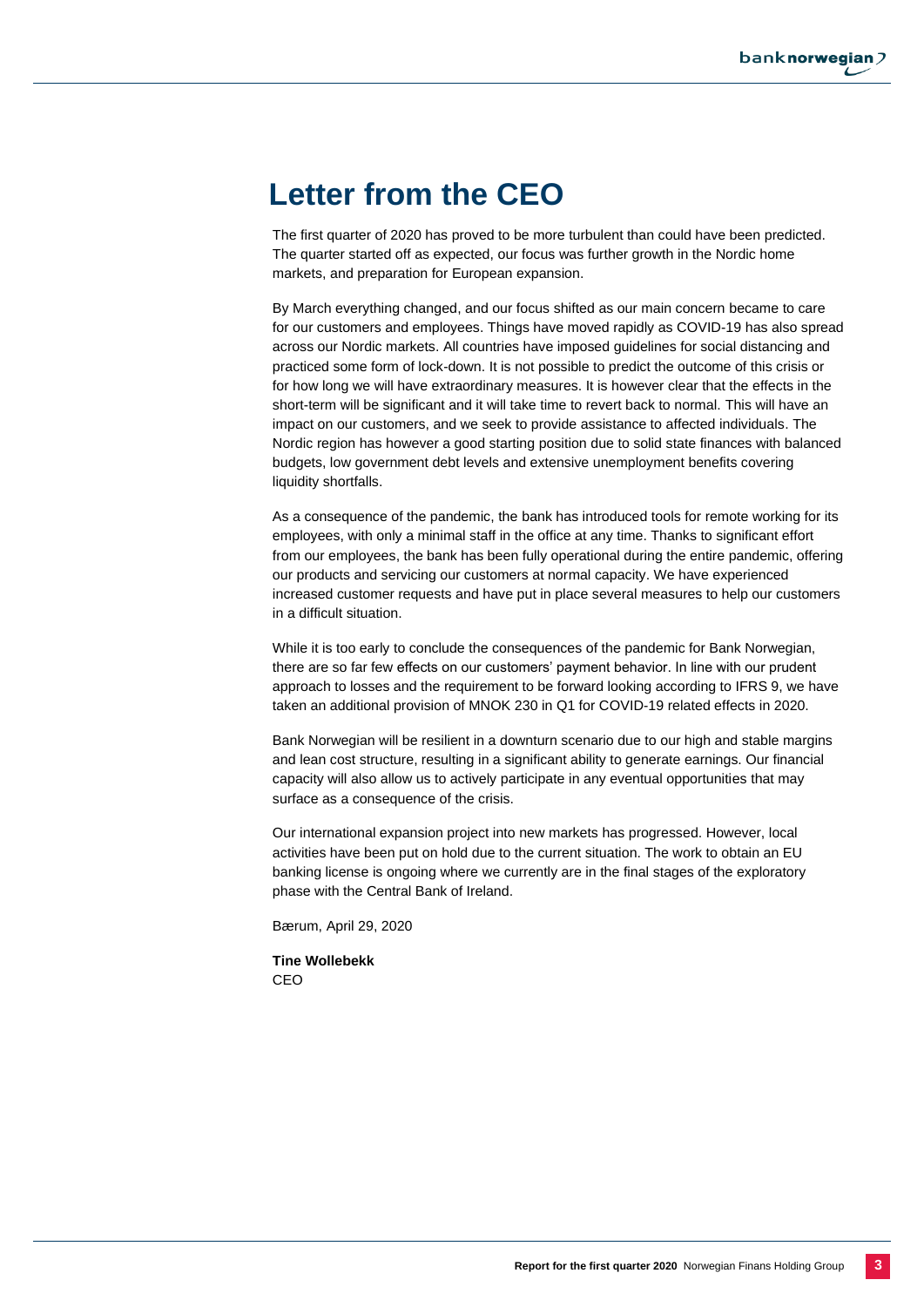# **Report for the first quarter 2020**

Norwegian Finans Holding ASA (NFH) owns 100% of the shares in Bank Norwegian AS and Lilienthal Finance Ltd. The company does not engage in any other operations. Norwegian Finans Holding ASA is listed on the Oslo Stock Exchange with the ticker code NOFI.

Bank Norwegian started its operations in November 2007 and offers instalment loans, credit cards and deposit accounts to retail customers distributed through the Internet in the Nordic market. Bank Norwegian offers, in cooperation with the airline Norwegian, a combined credit card and reward card. The bank started operations in Sweden in May 2013. In December 2015 the bank launched operations in Denmark and Finland.

Norwegian Finans Holding ASA holds the rights to the Norwegian brand for banking services and access to customers across Europe.

Bank Norwegian is a digital bank that offers simple and competitive products to the retail market. The strategy is based on leading digital solutions, synergies with the airline Norwegian, attractive terms for our customers, costeffective operations and effective risk selection.

At the end of the first quarter 2020 the NFH Group had a customer base of 1 747 500 customers, which can be broken down into 1 276 300 credit card customers, 210 100 instalment loan customers and 261 100 deposit customers.

#### Profit and loss for the first quarter 2020

The NFH Group's comprehensive income amounted to NOK 368.0 million compared with NOK 503.9 million in the fourth quarter. The decrease is mainly caused by a discretionary additional provision for loan losses of NOK 230.0 million related to COVID-19 in the first quarter. The additional provision is based on IFRS 9 forward looking requirements, as there is limited evidence in observed customer behavior that indicate a significant increase in credit risk (SICR).

Return on equity was 16.2%, compared with 23.5% in the fourth quarter and the return on assets was 2.5%, compared with 3.6% in the fourth quarter. Adjusting for the additional provision, the return on equity was 23.9% and the return on assets was 3.7%.

Net interest income amounted to NOK 1 394 million, an increase of NOK 32.8 million from the fourth quarter. The change is mainly explained by increased interest income through loan growth and currency appreciation, and increased interest expense due to full effect of issuances of senior debt in December partly offset by lower interest on customer deposits from reduced deposits and reduction in the deposit rate in Denmark. The net interest margin was 9.5%, compared with 9.7% in the fourth quarter.

Net other operating income amounted to NOK 71.8 million compared with NOK 87.0 million in the fourth quarter. Net commission income increased NOK 63.4 million to

NOK 140.9 million mainly due to credit card network and insurance incentives in the first quarter and lower payment services cost, partly offset by lower credit card activity in March. Net loss on securities and currency amounted to NOK 69.1 million, compared with a net gain of NOK 9.5 million in the fourth quarter. The decrease is mainly due to higher loss on securities of NOK 109.5 million, partly offset by higher currency gains in the first quarter of NOK 39.3 million.

Total operating expenses amounted to NOK 358.6 million, an increase of NOK 13.4 million in the first quarter.<br>Personnel expenses increased NOK 2.7 million. NOK 2.7 million. Administrative expenses increased NOK 11.9 million, mainly due to higher currency impacted marketing costs and costs related to offering of wearable credit cards. Depreciation decreased NOK 1.4 million. Other operating expenses increased NOK 0.2 million.

Provisions for loan losses were NOK 620.6 million, an increase of NOK 187.8 million from the fourth quarter. The increase is mainly due to a discretionary additional provision for loan losses of NOK 230.0 million related to COVID-19 in the first quarter. Provisions equalled 5.5% of average gross loans, compared with 3.9% in the fourth quarter, and equalled 3.5% adjusted for the additional provision.

Gross delinquent loans were NOK 9 312 million, compared with NOK 7 637 million at the end of the fourth quarter. Delinquent loans accounted for 19.8% of gross loans, compared with 17.3% as of December 2019. Gross nonperforming loans accounted for 15.1% of gross loans, compared with 13.1% as of December 31, 2019. Delinquent and non-performing loan migration is significantly impacted by currency appreciation as the underlying trends are developing as expected.

#### Balance sheet as of March 31, 2020

Total assets increased NOK 1 882 million in the quarter and amounted to NOK 59 955 million.

Gross loans to customers increased NOK 2 860 million compared with NOK 972.5 million in the previous quarter and totaled NOK 47 015 million. Currency adjusted gross loan growth was NOK -733.3 million compared with NOK 874.7 million in the previous quarter. Broken down by product the currency adjusted loan growth for instalment loans was NOK 375.4 million compared with NOK 400.9 million in the previous quarter, and for credit cards NOK -1 109 million compared with NOK 473.8 million in the previous quarter. The negative growth in credit cards is mainly due to lower spending related to COVID-19. Instalment loans amounted to NOK 33 371 million and credit card loans amounted to NOK 13 645 million.

Customer deposits decreased NOK 557.3 million compared with an increase of NOK 933.2 million in the fourth quarter and amounted to NOK 39 561 million at the end of the first quarter. Currency adjusted growth was NOK -3 301 million compared with NOK 865.5 million in the previous quarter.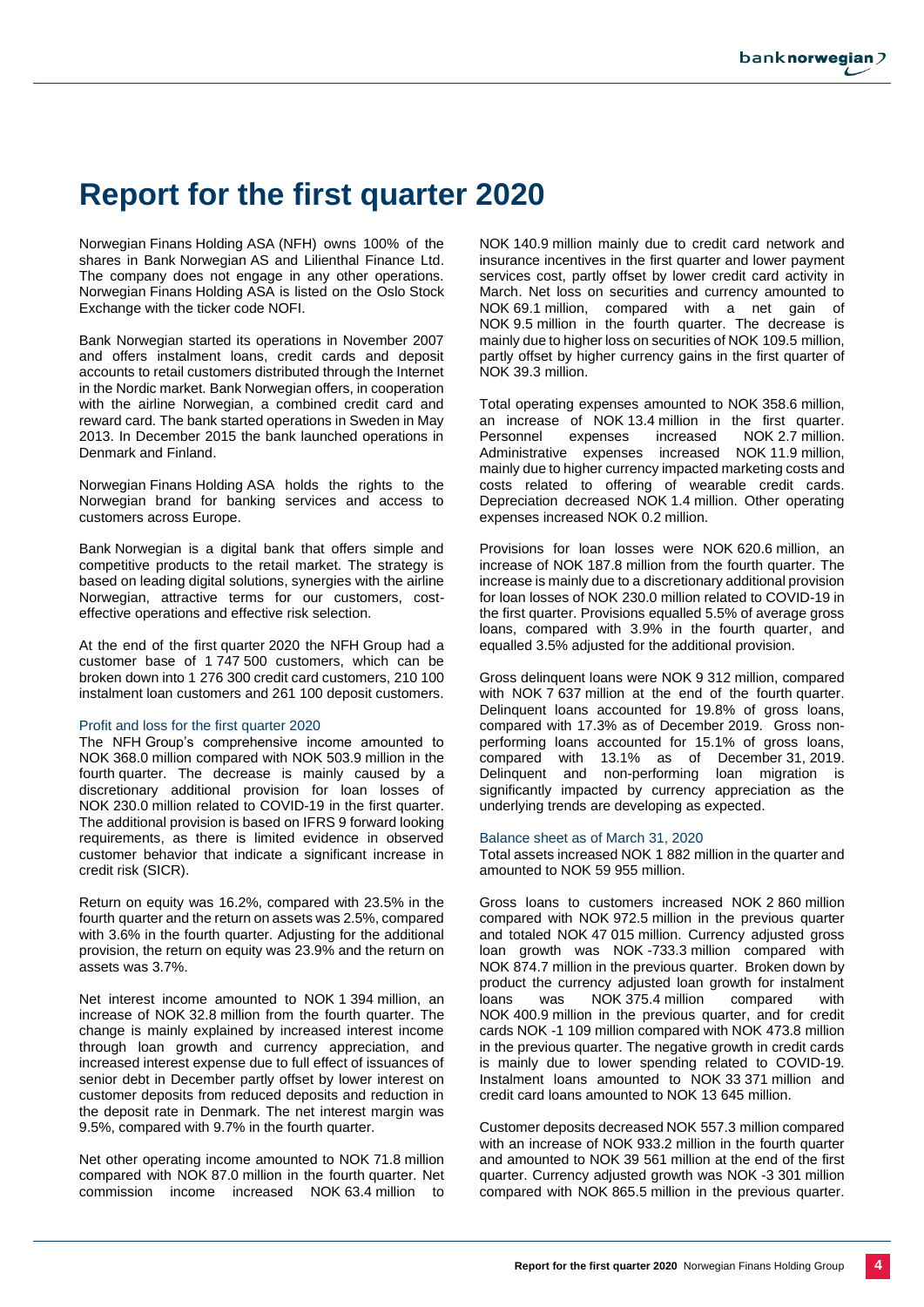The decrease is in line with the targeted development in deposit coverage.

The NFH Group has participated in F-loan auctions offered by Norges Bank. The bank was allotted F-loans of NOK 400 million of 3 months maturity at the prevailing rate in the auction of March 13, 2020 and NOK 1 000 million of 12 months maturity at the prevailing rate plus 30bp in the auction at March 19, 2020.

Liquid assets increased NOK 35.3 million and amounted to NOK 16 849 million, equivalent to 28.1% of total assets.

Financial derivatives debt increased NOK 628.0 in the quarter and amounted to NOK 657.6 million. Financial derivatives comprise of currency swaps and forwards and the increase relates mainly to currency appreciation in the second half of March.

Total equity amounted to NOK 9 830 million, compared with NOK 9 474 million as of December 31, 2019. The total capital ratio was 23.2%, the core capital ratio was 21.1% and the common equity tier 1 ratio was 19.6%.

The financial statements as of March 31, 2020 have been subject to an auditor review of interim financial statements.

#### **Outlook**

COVID-19 and the resulting partial shutdown of Nordic societies has led to a sharp drop in economic activity, which has been countered by decisive government measures to soften the impact on the economies. The reduction in mortgage interest rates and payment holidays have also provided debt service relief for families.

The Nordic economies are resilient and well prepared to endure the uncertain economic times ahead.

It is still too early to predict how the highly uncertain effects of COVID-19 will affect the NFH Group. As of the reporting date, there is limited evidence in observed customer behavior that indicate a significant increase in credit risk (SICR). However, the drop-off in economic activity has led to a sharp increase in unemployment, which is expected to culminate in higher credit losses.

Depending on the duration and severity of the economic downturn, the resulting fall in private consumption is expected to result in lower credit card purchase volumes and demand for instalment loans. Loan volumes may also fall as consumers prioritize to reduce indebtedness.

Although uncertain, the pending temporary interest rate cap legislation in Finland is also expected to reduce loan volumes.

The NFH Group has maintained normal operations and underwriting of credit throughout the crisis and will continue to support its customers.

The volatile financial markets have resulted in increased unrealized losses in the liquidity portfolio. The widening credit spreads in the first quarter have recently come in, partially recovering the unrealized losses. It is anticipated that currency fluctuations will continue to affect financial results.

Deposit volumes are expected to be maintained due to attractive terms and a well diversified deposit base.

The NFH Group's resilient financial position with high profitability, strong capitalization and high levels of liquid assets make the NFH Group well equipped to withstand the anticipated adverse effects of COVID-19.

The NFH Group is in the finishing stage of the exploratory phase to apply for an EU banking license in Ireland in order to give the NFH Group a more efficient access to expand the business concept with a fully digitalized bank in European markets.

A decision whether to initiate a draft application process will be made as soon as the exploratory phase is concluded.

Due to COVID-19, the NFH Group has temporarily paused preparations for expansion into European markets. Commencement of activities will depend on the fallout of COVID-19.

Bærum, April 29, 2020 The Board of directors of Norwegian Finans Holding ASA

\_\_\_\_\_\_\_\_\_\_\_\_\_\_\_\_\_ Bjørn Østbø Chairman of the board

\_\_\_\_\_\_\_\_\_\_\_\_\_\_\_\_\_ Christine Rødsæther Board member

\_\_\_\_\_\_\_\_\_\_\_\_\_\_\_\_\_\_\_\_ Kjetil Garstad Board member

\_\_\_\_\_\_\_\_\_\_\_\_\_\_\_\_\_\_\_\_ Gunn Ingemundsen Board member

\_\_\_\_\_\_\_\_\_\_\_\_\_\_\_\_\_\_\_\_ Anita Aarnæs Board member

\_\_\_\_\_\_\_\_\_\_\_\_\_\_\_\_\_\_\_\_ Knut Arne Alsaker Board member

\_\_\_\_\_\_\_\_\_\_\_\_\_\_\_\_\_\_\_\_ Tine Wollebekk CEO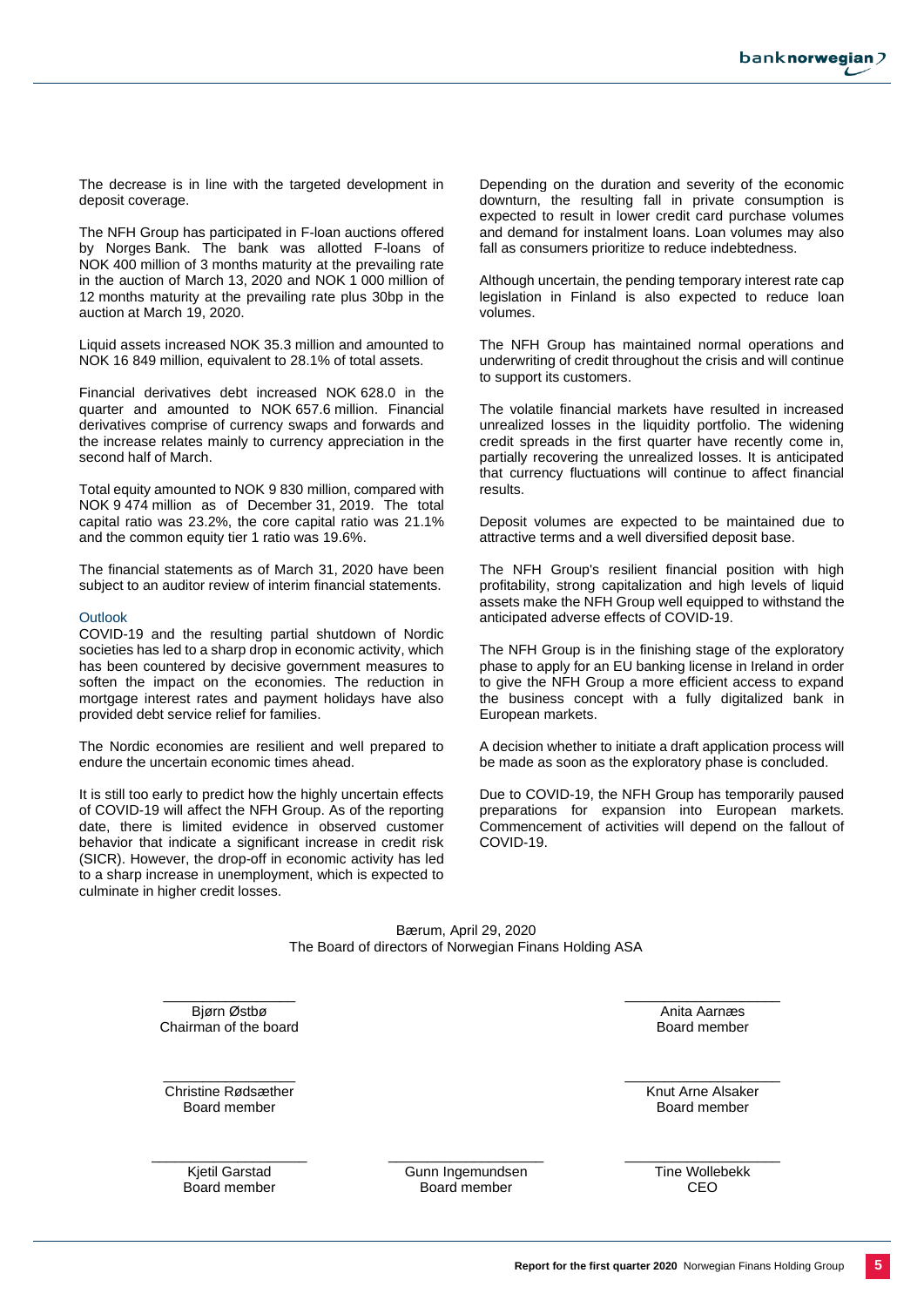## **Profit and loss account**

|                                                               |                |                 | Norwegian Finans Holding Group |               |
|---------------------------------------------------------------|----------------|-----------------|--------------------------------|---------------|
| Amounts in NOK 1000                                           | Note           | <b>YTD 2020</b> | <b>YTD 2019</b>                | 2019          |
| Interest income, effective interest method                    |                | 1513862         | 1 381 830                      | 5748496       |
| Other interest income                                         |                | 67068           | 39763                          | 162 279       |
| Interest expenses                                             |                | 186 500         | 151 017                        | 650090        |
| Net interest income                                           | 8              | 1 394 430       | 1 270 576                      | 5 260 685     |
| Commission and bank services income                           | 9              | 192 558         | 150 940                        | 540 443       |
| Commission and bank services expenses                         | 9              | 51 627          | 59 060                         | 250 703       |
| Net change in value on securities and<br>currency             | 10             | $-69114$        | $-784$                         | 32 053        |
| Net other operating income                                    |                | 71817           | 91 096                         | 321792        |
| <b>Total income</b>                                           | $\overline{2}$ | 1466247         | 1 361 672                      | 5 5 8 2 4 7 7 |
| Personnel expenses                                            |                | 31 168          | 25 834                         | 102 293       |
| General administrative expenses                               | 11             | 294 882         | 282 845                        | 1 095 085     |
| Depreciation and impairment of fixed and<br>intangible assets |                | 16700           | 16 079                         | 67 693        |
| Other operating expenses                                      |                | 15801           | 13 182                         | 59 588        |
| <b>Total operating expenses</b>                               |                | 358 550         | 337940                         | 1 324 659     |
| Provision for loan losses                                     | 6              | 620 636         | 379 328                        | 1627359       |
| <b>Profit before tax</b>                                      |                | 487 060         | 644 404                        | 2630459       |
| Tax charge                                                    |                | 119028          | 158 503                        | 649408        |
| <b>Profit after tax</b>                                       | $\overline{2}$ | 368 032         | 485 900                        | 1981051       |
|                                                               |                |                 |                                |               |
| Earnings per share                                            |                | 1.97            | 2.60                           | 10.61         |
| Diluted earning per share                                     |                | 1.97            | 2.60                           | 10.61         |

# **Comprehensive income**

|                                         | Norwegian Finans Holding Group |                 |         |
|-----------------------------------------|--------------------------------|-----------------|---------|
| Amounts in NOK 1000                     | <b>YTD 2020</b>                | <b>YTD 2019</b> | 2019    |
| Profit on ordinary activities after tax | 368 032                        | 485 900         | 1981051 |
| Comprehensive income for the period     | 368 032                        | 485 900         | 1981051 |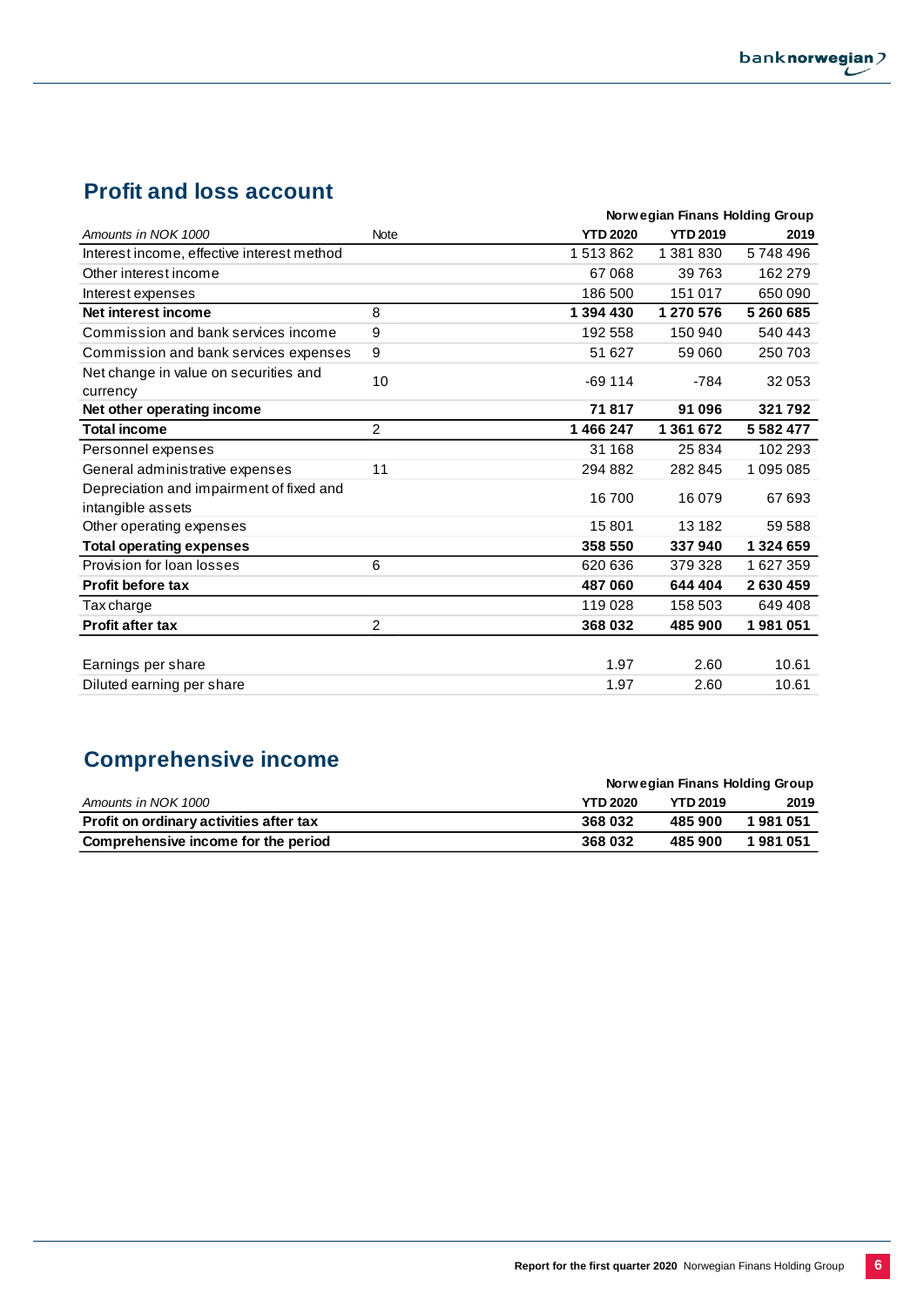## **Balance sheet**

|                                             |                | Norwegian Finans Holding Group |               |            |  |
|---------------------------------------------|----------------|--------------------------------|---------------|------------|--|
| Amounts in NOK 1000                         | Note           | 31.3.20                        | 31.3.19       | 31.12.19   |  |
| <b>Assets</b>                               |                |                                |               |            |  |
| Cash and deposits with the central bank     |                | 69 905                         | 67953         | 68 500     |  |
| Loans and deposits with credit institutions |                | 3014698                        | 2 3 3 4 7 9 1 | 2094165    |  |
| Loans to customers                          | 2, 5, 7        | 42 378 471                     | 37 902 312    | 40 560 502 |  |
| Certificates and bonds                      | 13             | 13764305                       | 10 268 259    | 14 650 988 |  |
| Financial derivatives                       | 13             | 59 0 20                        | 85 161        | 76 371     |  |
| Shares and other securities                 | 13             | 46 017                         | 41806         | 44 863     |  |
| Intangible assets                           |                | 506 426                        | 139 227       | 510840     |  |
| Deferred tax asset                          |                | 4 1 7 9                        | 18 121        | 3502       |  |
| Fixed assets                                |                | 1 1 5 3                        | 795           | 819        |  |
| Receivables                                 |                | 110 908                        | 85849         | 62 835     |  |
| <b>Total assets</b>                         | 2              | 59 955 081                     | 50 944 273    | 58 073 384 |  |
| <b>Liabilities and equity</b>               |                |                                |               |            |  |
| Loans from credit institutions              | 13             | 1 400 000                      | 56 000        | 52750      |  |
| Deposits from customers                     |                | 39 561 112                     | 37 654 242    | 40 118 369 |  |
| Debt securities issued                      | 12, 13         | 6813624                        | 3 342 401     | 6 537 863  |  |
| Financial derivatives                       | 13             | 657 621                        | 9569          | 29 6 21    |  |
| Tax payable                                 |                | 441519                         | 527 062       | 625745     |  |
| Deferred tax                                |                | 3821                           |               | 3821       |  |
| Other liabilities                           |                | 193 945                        | 314 320       | 225 912    |  |
| Accrued expenses                            |                | 177 062                        | 207 146       | 182 907    |  |
| Subordinated loans                          | 12, 13         | 876073                         | 813771        | 822 688    |  |
| <b>Total liabilities</b>                    |                | 50 124 777                     | 42 924 510    | 48 599 677 |  |
| Share capital                               |                | 186 695                        | 186752        | 186 695    |  |
| Share premium                               |                | 972 295                        | 976938        | 972 295    |  |
| Tier 1 capital                              |                | 635 000                        | 635 000       | 635 000    |  |
| Retained earnings and other reserves        |                | 8 0 3 6 3 1 4                  | 6 2 2 1 0 7 3 | 7679717    |  |
| <b>Total equity</b>                         | 2, 3           | 9830304                        | 8 019 763     | 9473707    |  |
| <b>Total liabilities and equity</b>         | $\overline{c}$ | 59 955 081                     | 50 944 273    | 58 073 384 |  |

Bærum, April 29, 2020 The Board of directors of Norwegian Finans Holding ASA

\_\_\_\_\_\_\_\_\_\_\_\_\_\_\_\_\_ Bjørn Østbø Chairman of the board

 $\overline{\phantom{a}}$  , where the contract of the contract of the contract of the contract of the contract of the contract of the contract of the contract of the contract of the contract of the contract of the contract of the contr Christine Rødsæther Board member

\_\_\_\_\_\_\_\_\_\_\_\_\_\_\_\_\_\_\_\_ Kjetil Garstad Board member

\_\_\_\_\_\_\_\_\_\_\_\_\_\_\_\_\_\_\_\_ Gunn Ingemundsen Board member

Board member

\_\_\_\_\_\_\_\_\_\_\_\_\_\_\_\_\_\_\_\_ Anita Aarnæs

 $\_$ Knut Arne Alsaker Board member

 $\_$ Tine Wollebekk CEO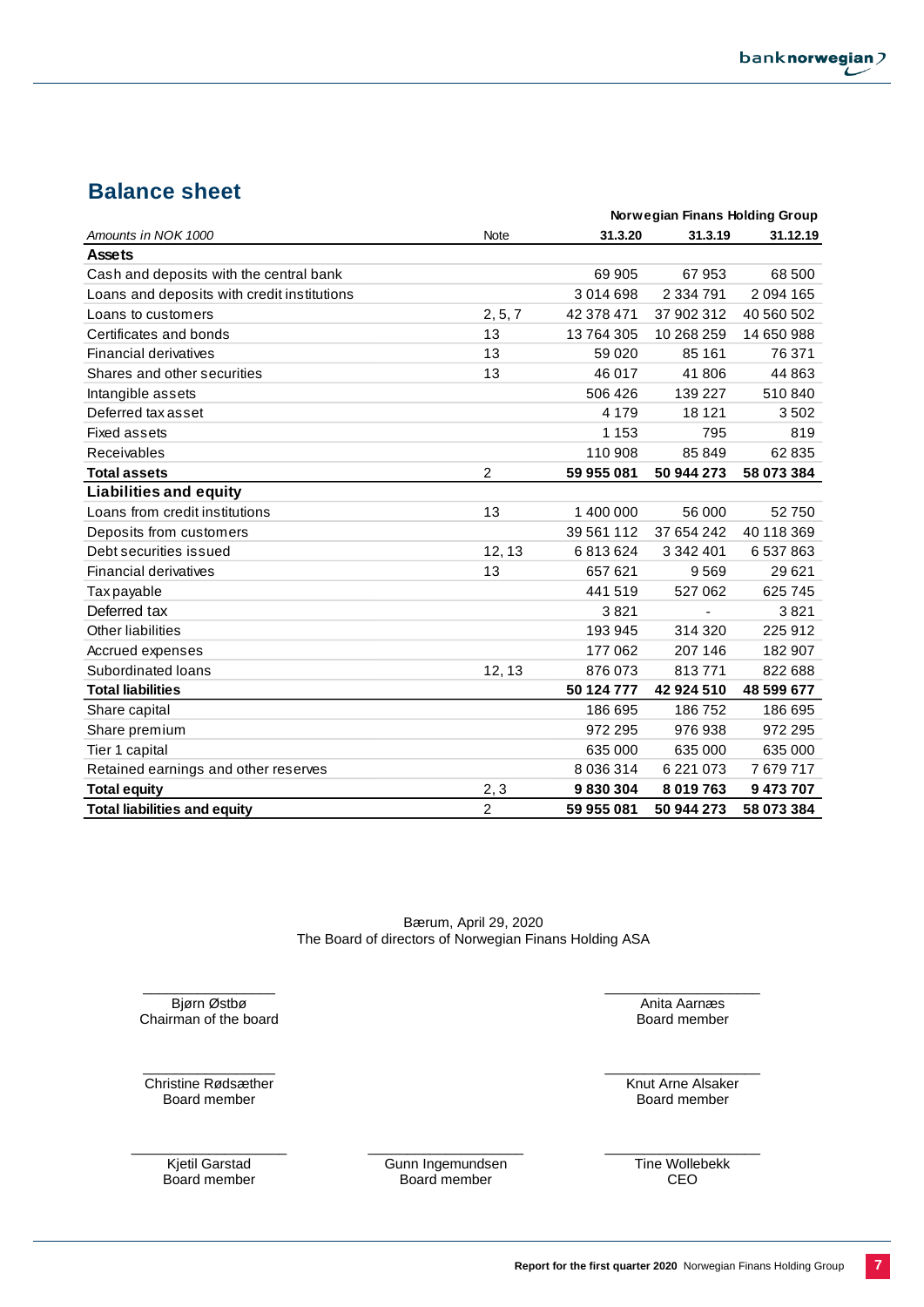## **Cash flow statement**

|                                                               |                 | Norwegian Finans Holding Group |            |
|---------------------------------------------------------------|-----------------|--------------------------------|------------|
| Amounts in NOK 1000                                           | <b>YTD 2020</b> | <b>YTD 2019</b>                | 2019       |
| Profit / loss before tax                                      | 487 060         | 644 404                        | 2 630 459  |
| Unrealized gain or losses on currency                         | 75 489          | 4816                           | $-105965$  |
| Depreciation and impairment of fixed and intangible assets    | 16700           | 16079                          | 67 693     |
| Provision for loan losses                                     | 620 636         | 269 101                        | 1627359    |
| Change in loans to customers                                  | -2 431 571      | -342 618                       | -4 390 047 |
| Change in deposits from customers                             | -557 257        | -1 437 550                     | 1026578    |
| Change in certificates and bonds                              | 886 684         | 334 339                        | -4 048 391 |
| Change in shares and other securities                         | $-1154$         | $-5115$                        | $-8172$    |
| Change in receivables and financial derivatives               | $-30722$        | $-94949$                       | $-63045$   |
| Change in loans from credit institutions                      | $-52750$        | 56 000                         | 52750      |
| Change in debt securities issued and subordinated loans       | 329 145         | 41751                          |            |
| Change in tax payable derivatives, accrued expenses and other |                 |                                |            |
| liabilities                                                   | 590 188         | 113 326                        | 96 754     |
| Income taxes paid                                             | -303 932        | $-234626$                      | $-608408$  |
| Net cash flow from operating activities                       | $-371482$       | $-635041$                      | -3 722 434 |
|                                                               |                 |                                |            |
| Payment for acquisition of intangible assets                  | $-12121$        | $-14209$                       | -393 592   |
| Payment for acquisition of tangible assets                    | $-500$          | $-178$                         | -643       |
| Net cash flow from investment activities                      | -12 621         | -14 387                        | -394 235   |
|                                                               |                 |                                |            |
| Buy back of shares                                            |                 |                                | $-161200$  |
| Allocation of shares                                          | ٠               |                                | 150 000    |
| Allocation of bonus shares                                    | $\blacksquare$  |                                | 5 3 0 1    |
| <b>Issued debt securities</b>                                 | ٠               | 1510048                        | 5834015    |
| Repayment of debt securities                                  | ٠               | -167 055                       | -1 281 602 |
| Investments in group companies                                | ä,              |                                | $-40240$   |
| Paid interest tier 1 capital                                  | $-11435$        | $-10.384$                      | $-45697$   |
| Change in loans from central banks                            | 1 400 000       |                                |            |
| Net cash flow from financing activities                       | 1 388 565       | 1 332 609                      | 4460576    |
|                                                               |                 |                                |            |
| Net cash flow for the period                                  | 1 004 462       | 683 181                        | 343 908    |
| Cash and cash equivalents at the start of the period          | 2 162 665       | 1770 267                       | 1770267    |
| Currency effect on cash and cash equivalents                  | -82 524         | -50 705                        | 48 490     |
| Cash and cash equivalents at the end of the period            | 3 084 604       | 2 402 744                      | 2 162 665  |
|                                                               |                 |                                |            |
| Off which:                                                    |                 |                                |            |
| Cash and deposits with the central bank                       | 69 905          | 67953                          | 68 500     |

**Loans and deposits with credit institutions 3 014 698 2 334 791 2 094 165**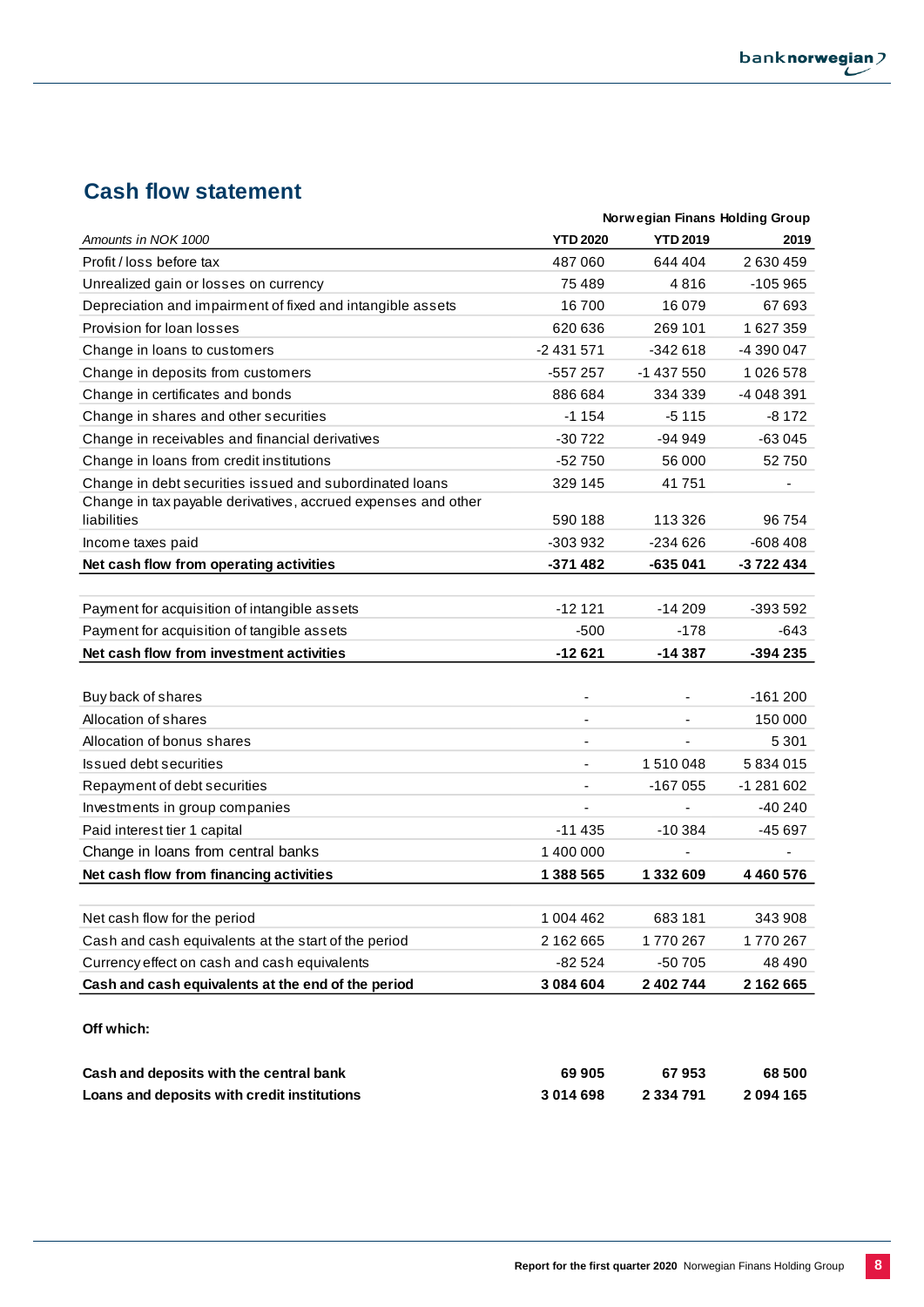

# **Changes in equity**

|                                     |                          |                          |                | <b>Retained</b> |          |
|-------------------------------------|--------------------------|--------------------------|----------------|-----------------|----------|
|                                     |                          |                          |                | earnings        |          |
|                                     | <b>Share</b>             | Share                    | Tier 1         | and other       | Total    |
| Amounts in NOK 1000                 | capital                  | premium                  | capital        | reserves        | equity   |
| <b>Balance 31.12.19</b>             | 186 695                  | 972 295                  | 635 000        | 7679717         | 9473708  |
| This period's profit                | $\overline{\phantom{0}}$ | $\overline{\phantom{a}}$ | ۰              | 368 032         | 368 032  |
| Comprehensive income for the period | $\blacksquare$           | $\blacksquare$           | $\blacksquare$ | 368 032         | 368 032  |
| Paid interest tier 1 capital        | -                        |                          |                | $-11435$        | $-11435$ |
| <b>Balance 31.3.20</b>              | 186 695                  | 972 295                  | 635 000        | 8 0 3 6 3 1 4   | 9830304  |

| Amounts in NOK 1000                 |                          |                |                          |           |               |
|-------------------------------------|--------------------------|----------------|--------------------------|-----------|---------------|
| <b>Balance 31.12.18</b>             | 186752                   | 976938         | 635 000                  | 5745565   | 7 544 255     |
| This period's profit                | $\overline{\phantom{0}}$ | -              | $\overline{\phantom{0}}$ | 485 900   | 485 900       |
| Comprehensive income for the period | $\sim$                   | $\blacksquare$ | ٠                        | 485900    | 485 900       |
| Paid interest tier 1 capital        | $\overline{\phantom{0}}$ | -              | $\overline{\phantom{0}}$ | $-10.392$ | $-10.392$     |
| <b>Balance 31.3.19</b>              | 186752                   | 976938         | 635 000                  | 6 221 073 | 8 0 1 9 7 6 3 |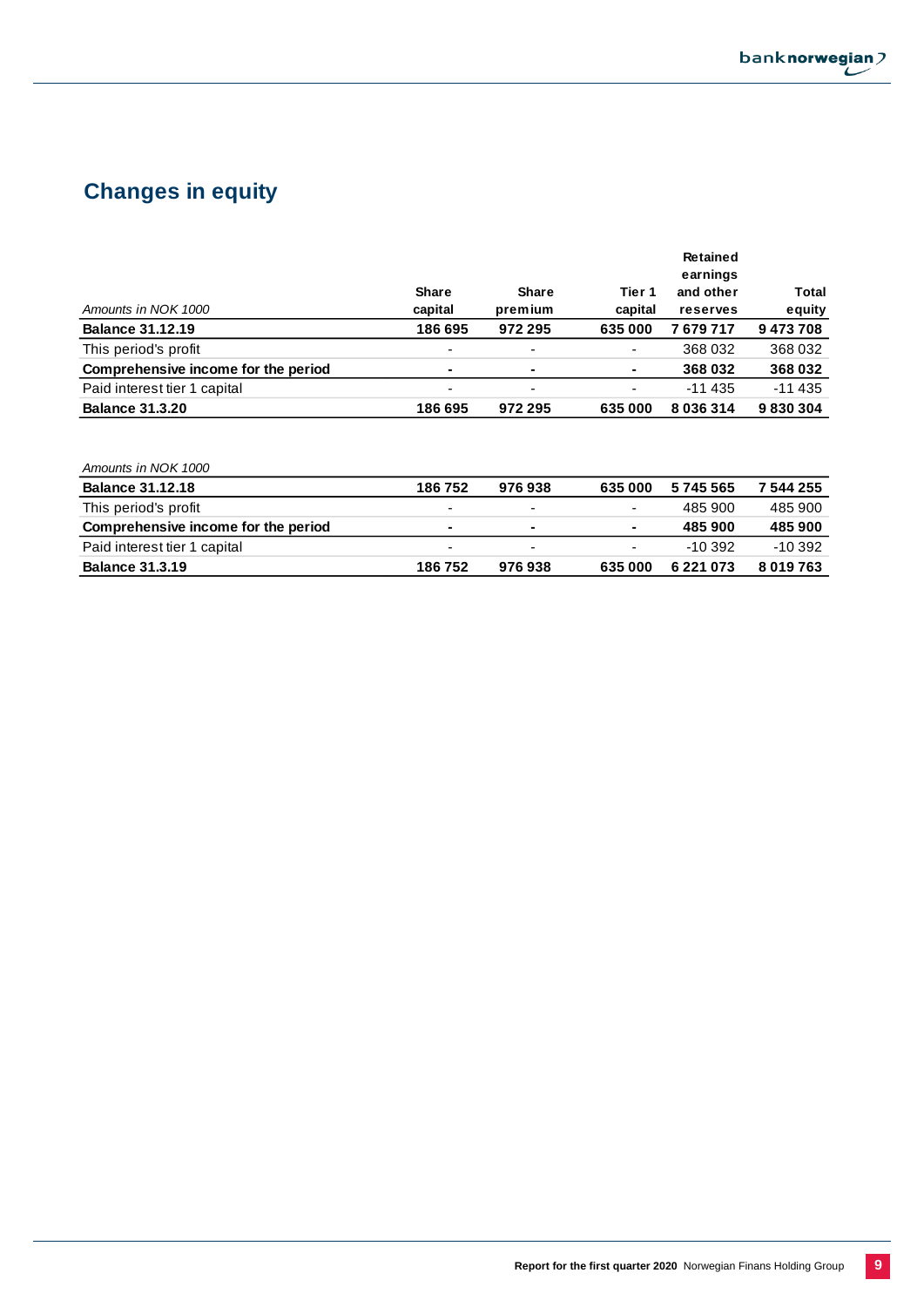## **Notes**

### **Note 1. General accounting principles**

The quarterly financial statements for the Norwegian Finans Holding Group (NFH Group) have been prepared in accordance with IAS 34 Interim Financial Reporting as issued by the International Accounting Standards Board and as adopted by the European Union. When preparing the consolidated financial statements, management makes estimates, judgments and assumptions that affect the application of the accounting principles and the carrying amount of assets, liabilities, income and expenses. Estimates and assumptions are subject to continual evaluation and are based on historical experience and other factors, including expectations of future events that are believed to be probable on the balance sheet date. A description of the accounting policies, significant estimates and areas where judgment is applied by the NFH Group, can be found in Note 1 Accounting principles in the annual report for 2019. Figures for 2019 has been revised due to changes in accounting principles, for further information see note 1 and 36 in the annual report of 2019.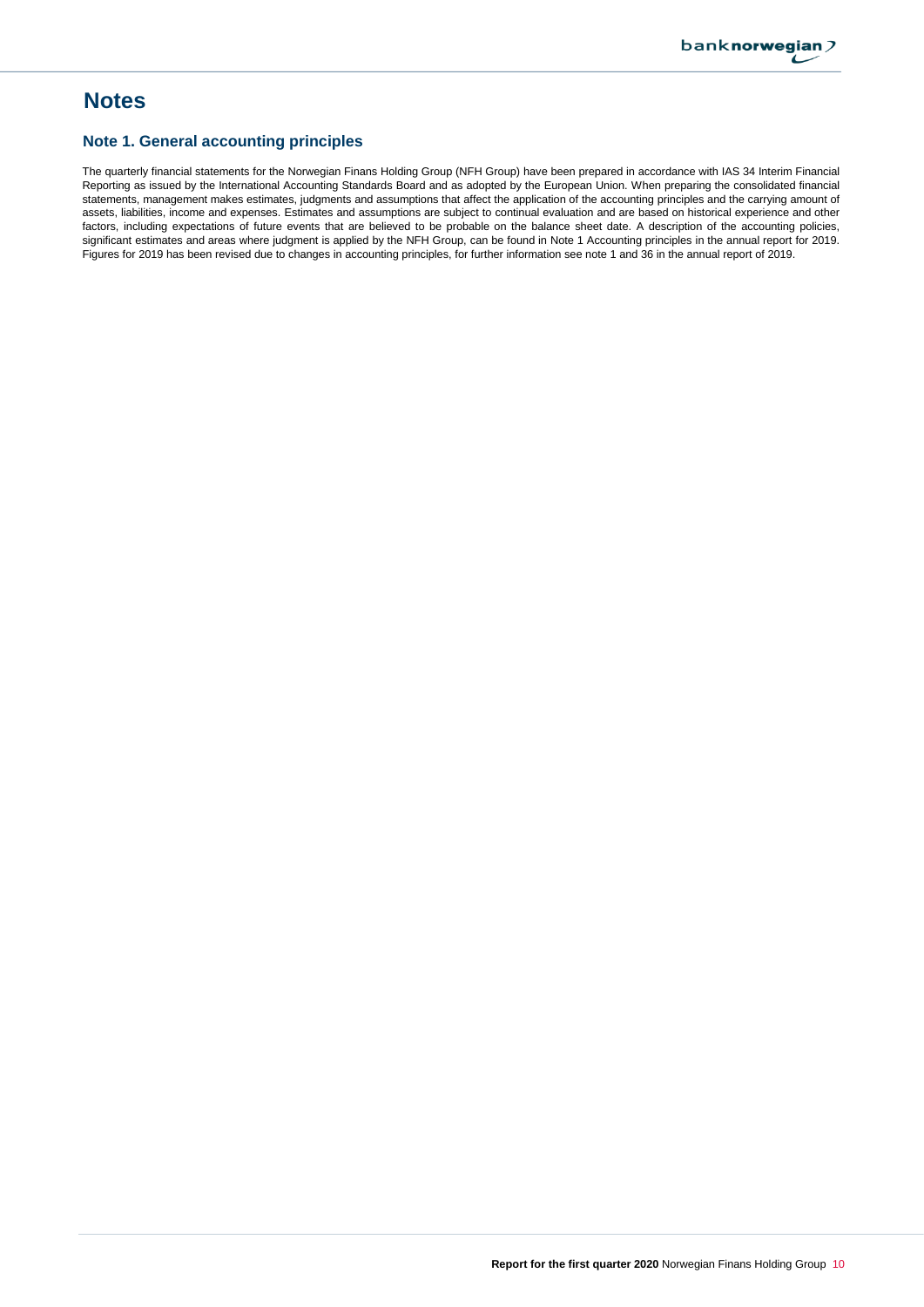## **Note 2. Segments**

The profit and loss and balance sheet presentation for segments are based on internal financial reporting as it is reported to management. The figures are based on Bank Norwegian's governance model. Other contains eliminations for group contributions.

| <b>Profit and loss account YTD 2020</b>   |                           |                        |                             |                              | COVID-19       |                          |                          |
|-------------------------------------------|---------------------------|------------------------|-----------------------------|------------------------------|----------------|--------------------------|--------------------------|
| Amounts in NOK 1000                       | Norway                    | Sweden                 | <b>Denmark</b>              | <b>Finland</b>               | provision      | Other                    | Total                    |
| Net interest income                       | 591 815                   | 222 825                | 185 077                     | 395 636                      |                | $-923$                   | 1 394 430                |
| Net other operating income                | $-21272$                  | 42 360                 | 27 632                      | 23 257                       | $\overline{a}$ | $-161$                   | 71817                    |
| <b>Total income</b>                       | 570 543                   | 265 185                | 212709                      | 418 893                      | $\blacksquare$ | $-1084$                  | 1 466 247                |
| Total operating expenses                  | 154 256                   | 73 524                 | 50 359                      | 78 300                       |                | 2 1 1 2                  | 358 550                  |
| Provision for loan losses                 | 137 413                   | 76 767                 | 83 229                      | 93 227                       | 230 000        | $\blacksquare$           | 620 636                  |
| Profit before tax                         | 278 875                   | 114 894                | 79 121                      | 247 367                      | $-23000$       | $-3196$                  | 487 060                  |
| Tax charge                                | 66 860                    | 28723                  | 19780                       | 61 842                       | $-57500$       | $-677$                   | 119 028                  |
| Profit after tax                          | 212 015                   | 86 170                 | 59 341                      | 185 525                      | $-172500$      | $-2519$                  | 368 032                  |
| Other comprehensive income                |                           |                        |                             |                              |                |                          |                          |
| Comprehensive income for the period       | 212 015                   | 86 170                 | 59 341                      | 185 525                      | $-172500$      | $-2519$                  | 368 032                  |
|                                           |                           |                        |                             |                              | COVID-19       |                          |                          |
| Balance sheet 31.3.20                     |                           |                        |                             |                              | provision      |                          |                          |
| Amounts in NOK 1000<br>Loans to customers | Norway<br>17 589 871      | Sweden<br>7 144 101    | <b>Denmark</b><br>5 670 192 | <b>Finland</b><br>12 204 306 | $-230000$      | Other                    | Total<br>42 378 471      |
| Other assets                              | 8 145 090                 | 3736220                | 3 135 159                   | 2 375 914                    |                | 184 227                  | 17 576 610               |
| <b>Total assets</b>                       | 25 734 961                | 10 880 321             | 8 805 351                   | 14 580 221                   | $-230000$      | 184 227                  | 59 955 081               |
|                                           |                           |                        |                             |                              |                |                          |                          |
| Deposits from customers                   | 18 230 142                | 6 167 576              | 8 249 326                   | 6914068                      |                |                          | 39 561 112               |
| Other liabilities and equity              | 7 504 819                 | 4712745                | 556 025                     | 7 666 153                    | $-230000$      | 184 227                  | 20 393 969               |
| <b>Total liabilities and equity</b>       | 25 734 961                | 10 880 321             | 8 805 351                   | 14 580 221                   | $-230000$      | 184 227                  | 59 955 081               |
|                                           |                           |                        |                             |                              |                |                          |                          |
| <b>Profit and loss account YTD 2019</b>   |                           |                        |                             |                              |                |                          |                          |
| Amounts in NOK 1000                       | Norway                    | Sweden                 | <b>Denmark</b>              | <b>Finland</b>               |                | Other                    | Total                    |
| Net interest income                       | 588 847                   | 213 395                | 155 572                     | 311 850                      |                | 912                      | 1 270 576                |
| Net other operating income                | 52 648                    | 21 499                 | 7601                        | 9499                         |                | $-151$                   | 91 096                   |
| <b>Total income</b>                       | 641 495                   | 234 894                | 163 173                     | 321 349                      |                | 761                      | 1 361 672                |
| Total operating expenses                  | 146 802                   | 76 125                 | 43 621                      | 70 177                       |                | 1 2 1 5                  | 337 940                  |
| Provision for loan losses                 | 207 575                   | 40 411                 | 58 613                      | 72729                        |                | $\overline{\phantom{a}}$ | 379 328                  |
| Profit before tax                         | 287 117                   | 118 358                | 60 938                      | 178 443                      |                | -453                     | 644 404                  |
| Tax charge                                | 69 176                    | 29 582                 | 15 2 35                     | 44 611                       |                | $-100$                   | 158 504                  |
| Profit after tax                          | 217 941                   | 88776                  | 45 704                      | 133833                       |                | $-354$                   | 485 900                  |
| Other comprehensive income                |                           |                        |                             |                              |                | $\blacksquare$           |                          |
| Comprehensive income for the period       | 217 941                   | 88776                  | 45 704                      | 133833                       |                | $-354$                   | 485 900                  |
|                                           |                           |                        |                             |                              |                |                          |                          |
| Balance sheet 31.3.19                     |                           |                        |                             |                              |                |                          |                          |
| Amounts in NOK 1000                       | Norway                    | Sweden                 | Denmark                     | <b>Finland</b>               |                | Other                    | Total                    |
| Loans to customers                        | 18 697 428<br>6 0 64 1 44 | 6 320 637<br>2 858 357 | 4 107 593<br>1 668 435      | 8776653<br>2 246 782         |                | 204 243                  | 37 902 312<br>13 041 961 |
| Other assets<br><b>Total assets</b>       | 24 761 572                |                        |                             |                              |                | 204 243                  |                          |
|                                           |                           | 9 178 994              | 5776028                     | 11 023 435                   |                |                          | 50 944 273               |
| Deposits from customers                   | 20 061 523                | 5712333                | 4 233 720                   | 7 646 666                    |                |                          | 37 654 242               |
| Other liabilities and equity              | 4700049                   | 3 466 662              | 1 542 308                   | 3 376 769                    |                | 204 243                  | 13 290 031               |
| <b>Total liabilities and equity</b>       | 24 761 572                | 9 178 994              | 5776028                     | 11 023 435                   |                | 204 243                  | 50 944 273               |
|                                           |                           |                        |                             |                              |                |                          |                          |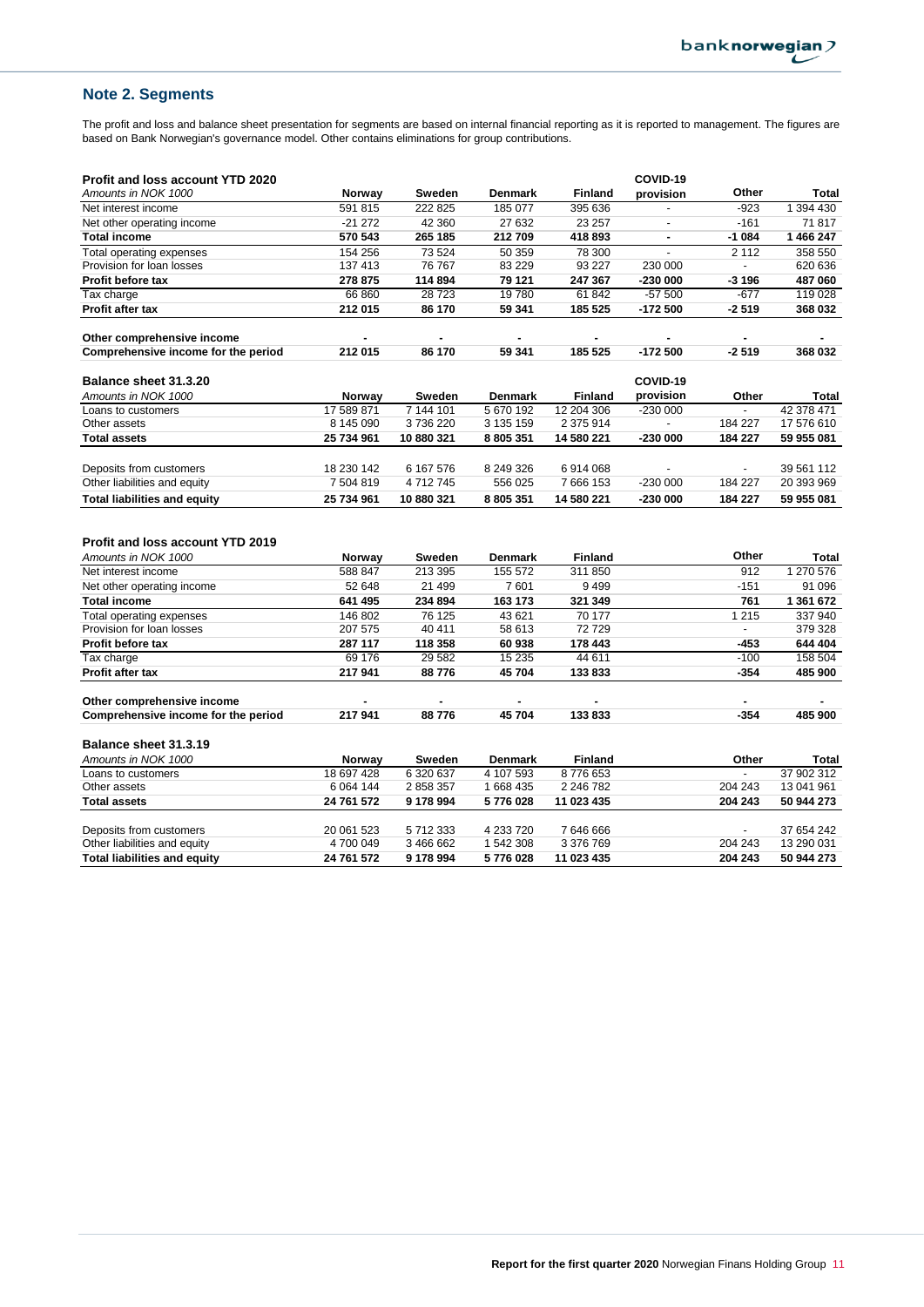## **Note 3. Capital adequacy and Liquidity Coverage Ratio**

Norwegian Finans Holding Group uses the standardized approach for credit risk and the standardized approach for operational risk to calculate capital adequacy in accordance with current capital adequacy regulations - Basel II.

| <b>Total capital</b> |
|----------------------|
|----------------------|

| Amounts in NOK 1000                                                        | <b>YTD 2020</b> | <b>YTD 2019</b> | 2019        |
|----------------------------------------------------------------------------|-----------------|-----------------|-------------|
| Share capital                                                              | 186 695         | 186 752         | 186 695     |
| Share premium                                                              | 972 295         | 976 938         | 972 295     |
| Other reserves                                                             | 8 0 36 314      | 6 221 073       | 7679717     |
| Retained earnings not included in common equity tier 1, accrued dividend   | -269 750        |                 |             |
| Deferred tax assets, intangible assets and additional valuation adjustment | $-525132$       | $-167753$       | $-529$ 143  |
| Common equity tier 1                                                       | 8 400 422       | 7 217 010       | 8 309 564   |
| Additional tier 1 capital                                                  | 635 000         | 635 000         | 635 000     |
| Tier 1 capital                                                             | 9 0 35 4 22     | 7852010         | 8 944 564   |
| Tier 2 capital                                                             | 876 073         | 813771          | 822 688     |
| <b>Total capital</b>                                                       | 9911495         | 8 665 781       | 9767252     |
| <b>Calculation basis</b>                                                   |                 |                 |             |
| Covered bonds                                                              | 544 448         | 420 951         | 336 787     |
| Regional governments or local authorities                                  | 157 609         | 17 667          | 87 123      |
| Institutions                                                               | 1 425 815       | 998 464         | 1 1 61 2 42 |
| Loans to customers                                                         | 27 429 773      | 24 972 125      | 26 750 970  |
| Defaulted loans                                                            | 5 805 440       | 4 606 145       | 4 892 542   |
| Equity positions                                                           | 45 971          | 41 764          | 44 818      |
| Other assets                                                               | 171 021         | 171 719         | 139 948     |
| Total credit risk                                                          | 35 580 077      | 31 228 836      | 33 413 430  |
| <b>Operational risk</b>                                                    | 7 191 855       | 5 579 784       | 5728063     |
| <b>Market risk</b>                                                         | 21 962          | 295 206         | 1575        |
| <b>Total calculation basis</b>                                             | 42 793 894      | 37 103 826      | 39 143 067  |
| Common equity tier 1 %                                                     | 19.6%           | 19.5%           | 21.2%       |
| Tier 1 capital %                                                           | 21.1%           | 21.2%           | 22.9%       |
| Total capital %                                                            | 23.2%           | 23.4%           | 25.0%       |

#### **Liquidity Coverage Ratio**

The Liquidity Coverage Ratio (LCR) is defined as the bank's liquid assets relative to net liquidity output 30 days forward in time in any given stress situation. The bank has significant positions in Norwegian, Swedish and Danish kroner in addition to Euro. The legal requirement for liquidity reserve at total level and for significant currencies is 100% at 31.3.20, except for Norwegian kroner where the legal requirement is 50%.

|                                | <b>YTD 2020</b> | <b>YTD 2019</b> | 2019  |
|--------------------------------|-----------------|-----------------|-------|
| Norwegian Finans Holding Group | 234 %           | 221 %           | 450 % |
| <b>NOK</b>                     | 132 %           | 237 %           | 321 % |
| <b>SEK</b>                     | 436 %           | 208 %           | 396 % |
| <b>DKK</b>                     | 635 %           | 203 %           | 649 % |
| <b>EUR</b>                     | 172 %           | 200 %           | 167 % |
|                                |                 |                 |       |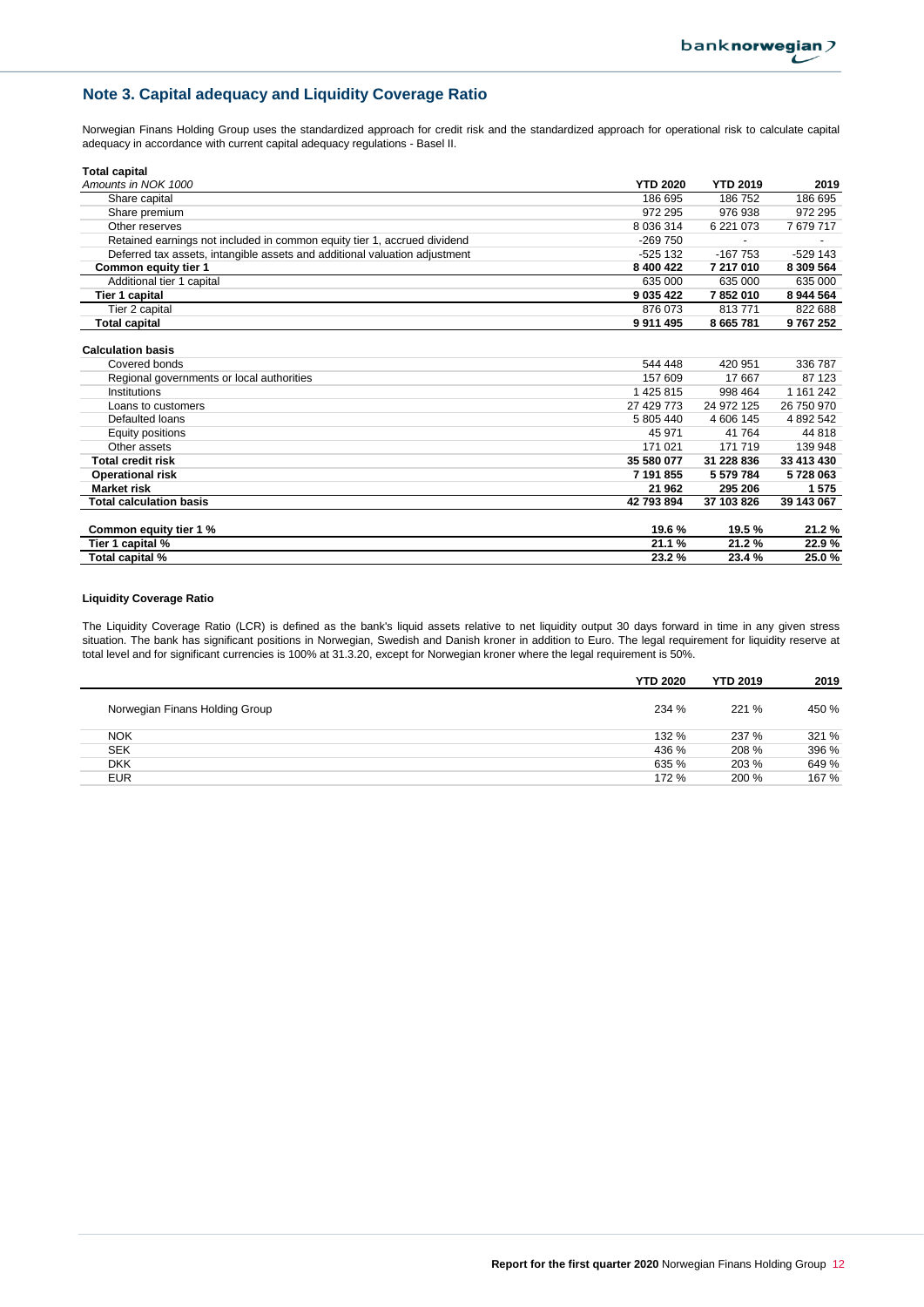#### **Note 4. Expected credit loss**

The NFH Group applies the expected credit loss (ECL) methodology subject to the IFRS 9 rules with three stages of impairment calculation. Stage 1 is not impaired and uses a 12-month ECL calculation. Stage 2 has a significant increase in credit risk since its origination, according to the triggers disclosed below, and uses the lifetime approach to ECL calculation. Stage 3 is impaired with the 90 days past due definition and calculates the ECL based on the lifetime approach. In the first quarter the bank has increased the allowance with a COVID-19 management override of NOK 230 million, for further details see note 5.

#### **Significant increase in credit risk**

Probability of default (PD) is an experience-based probability that a commitment is in breach for more than 90 days in the next 12 months. A significant increase in credit risk is assessed on the basis of several criteria, including late payment beyond 30 days after invoice due date. The most important factor for the assessment is a comparison between the lifetime original probability of default and the lifetime probability of default at the reporting date. The trigger-model below utilizes an assessment of the forward looking lifetime of the exposure, taking into account the probability of early repayment and the lifetime probability of defaulting on the loan. Hence it is neither the contractual length of the loan, nor the normal 12-month PD that is reflected in the figures. It is an accumulation of monthly behavior default probabilities that for example for credit cards will be very low for high quality customers until it is activated. As such, a high trigger level is needed for an indication of a significant increase in credit risk when the lifetime PD is very low. Each product has its own threshold values when one considers an increase to be significant. An increase of more than 0% indicates that any increase above the lifetime PD at origination is a significant increase in credit risk. **PD at Instalment**

|                | PD at            | Instalment | PD at             | <b>Credit card</b> |
|----------------|------------------|------------|-------------------|--------------------|
| Norway         | origination      | loans      | origination       | loans              |
|                | $\epsilon = 5\%$ | 700 %      | $\leq$ 2%         | 900 %              |
|                | $>5\%$ , 10%]    | 30 %       | $>2\%$            | 40 %               |
|                | $>10\%$          | 20 %       |                   |                    |
| Sweden         |                  |            |                   |                    |
|                | $\leq 10\%$      | 40 %       | $\leq$ 2%         | 900 %              |
|                | $>10\%$ , 20%    | 30 %       | $>2\%, 5\%$       | 40 %               |
|                | $>20\%$          | 20 %       | $>5\%$            | $0\%$              |
| <b>Denmark</b> |                  |            |                   |                    |
|                | $\leq$ 20%       | 300 %      | $\epsilon = 50\%$ | 80 %               |
|                | $>20\%$ , 40%    | 100 %      | $>50\%$           | $0\%$              |
|                | >40%             | 20 %       |                   |                    |
| <b>Finland</b> |                  |            |                   |                    |
|                | $\epsilon = 9\%$ | 900 %      | $\leq 30\%$       | 200 %              |
|                | $>9\%$ , 21%]    | 350 %      | $>30\%$           | 30%                |
|                | $>21\%$          | 50 %       |                   |                    |

#### **Economic variables used to measure ECL**

The NFH Group has chosen to disclose the three most important modelling variables in each individual country. The data is modelled across three scenarios: a base, an optimistic and a pessimistic case for expected credit loss. The model is based on the NiGEM-model developed by UK's Institute of Economic and Social Research. The following weights have been used across all portfolios per 31.3.2020: 30% - 40% - 30% for optimistic, base and pessimistic scenario for expected credit loss.

|                |                                 | Base scenario |          | Optimistic scenario |          |           | Pessimistic scenario |  |
|----------------|---------------------------------|---------------|----------|---------------------|----------|-----------|----------------------|--|
| Norway         |                                 | 12 months     | 5 years  | 12 months           | 5 years  | 12 months | 5 years              |  |
|                | 3-month interbank rate          | 1.96%         | 2.65%    | 1.71 %              | 2.40 %   | 2.66 %    | 3.30 %               |  |
|                | Hourly pay in NOK               | 452           | 516      | 458                 | 538      | 450       | 503                  |  |
|                | Real interest rate              | $-0.60%$      | $-0.49%$ | $-1.00%$            | $-0.89%$ | 0.16%     | 0.36%                |  |
| Sweden         |                                 |               |          |                     |          |           |                      |  |
|                | 3-month interbank rate          | 0.33%         | 2.50 %   | $-0.22%$            | 1.15 %   | 1.08%     | 4.37 %               |  |
|                | Consumption in millions         | 187 514       | 203 396  | 188 677             | 206 164  | 185 009   | 197 621              |  |
|                | Unemployment level in thousands | 390           | 375      | 345                 | 335      | 428       | 412                  |  |
| <b>Denmark</b> |                                 |               |          |                     |          |           |                      |  |
|                | 3-month interbank rate          | 0.80%         | 3.01%    | 1.32%               | 3.35%    | 0.24%     | 2.69%                |  |
|                | Consumption in millions         | 82 161        | 88 707   | 84 402              | 94 810   | 79 990    | 83 571               |  |
|                | Unemployment percentage         | 5.21 %        | 5.20 %   | 4.22 %              | 4.97 %   | 6.25%     | 5.44 %               |  |
| <b>Finland</b> |                                 |               |          |                     |          |           |                      |  |
|                | 3-month interbank rate          | $-0.36%$      | 0.44%    | 0.20%               | 0.61%    | $-0.55%$  | 0.01%                |  |
|                | Consumption in millions         | 9465          | 9970     | 9613                | 10 377   | 9 3 2 2   | 9588                 |  |
|                | Unemployment percentage         | 6.56 %        | 6.09%    | 5.11 %              | 5.52 %   | 8.21 %    | 6.65 %               |  |
|                |                                 |               |          |                     |          |           |                      |  |

#### **Macro scenario sensitivity on ECL**

|                  | Final     | <b>Base</b> | Optimistic | Pessimistic |
|------------------|-----------|-------------|------------|-------------|
| <b>Norway</b>    | ECL       | scenario    | scenario   | scenario    |
| Credit card      | 390 604   | 390 608     | 390 485    | 390 716     |
| Instalment loans | 1 050 555 | 1 050 446   | 1 049 410  | 1 051 844   |
| Sweden           |           |             |            |             |
| Credit card      | 239 169   | 239 169     | 239 136    | 239 201     |
| Instalment loans | 808 717   | 808 706     | 808 479    | 808 969     |
| <b>Denmark</b>   |           |             |            |             |
| Credit card      | 158 267   | 158 268     | 158 005    | 158 526     |
| Instalment loans | 810851    | 810876      | 809 562    | 812 107     |
| <b>Finland</b>   |           |             |            |             |
| Credit card      | 117 668   | 117 678     | 117 550    | 117 774     |
| Instalment loans | 831 143   | 831 274     | 831 837    | 830 276     |

The final ECL is a macro-weighted ECL based on 30% - 40% - 30% weighting given to the optimistic, base and pessimistic scenarios. The outcome can be close to the base scenario if the two scenarios differ by the same magnitude. If one scenario is of higher variability, the final ECL will tend towards that.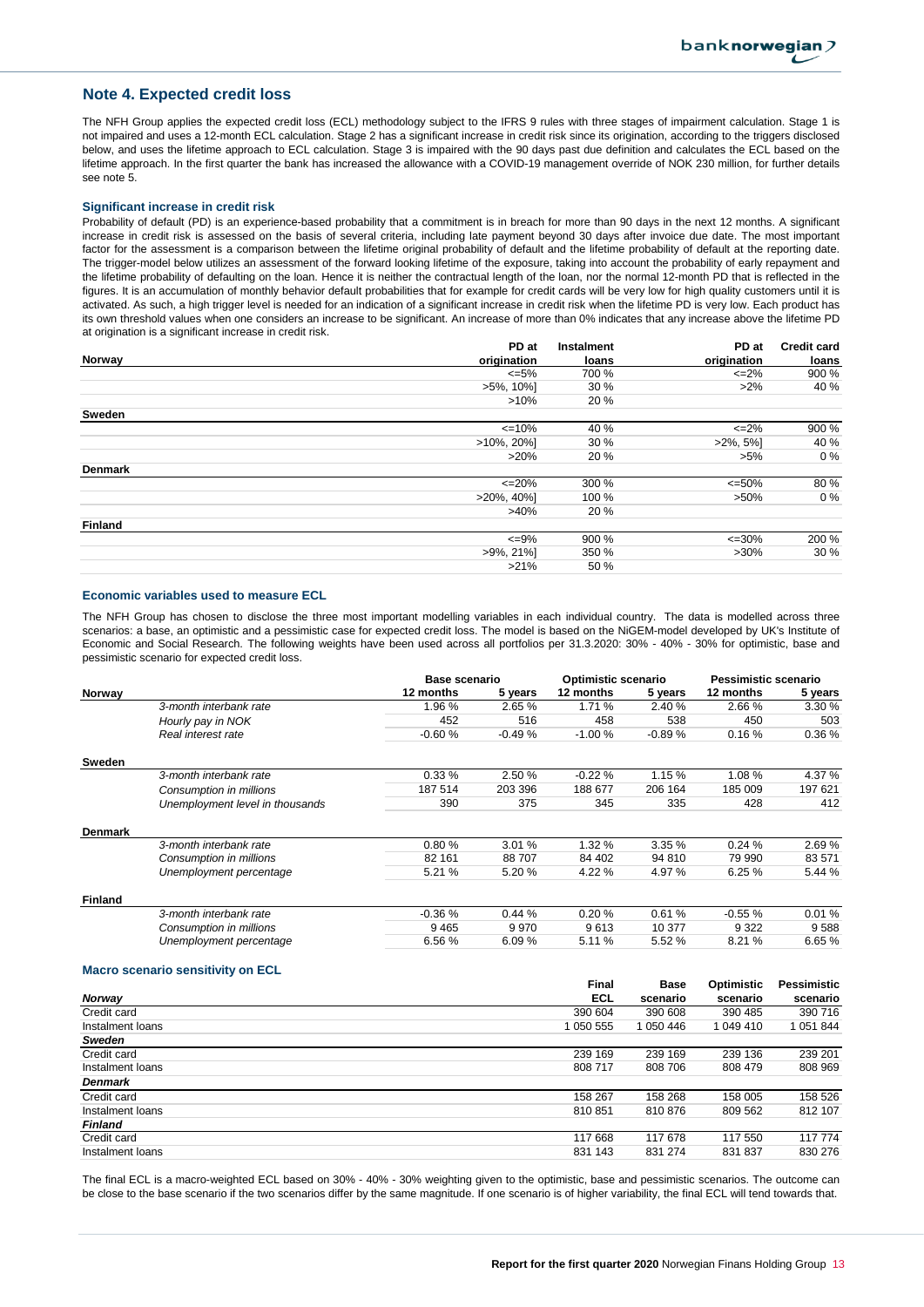#### **Note 5. Loans to customers by product groups and change in loan loss allowance**

#### **Loans to customers by product groups**

|                                                  |            |           |           |             |         | Loan loss allowance |         | Loans to    |
|--------------------------------------------------|------------|-----------|-----------|-------------|---------|---------------------|---------|-------------|
| Amounts in NOK 1000                              | Stage 1    | Stage 2   | Stage 3   | Gross Ioans | Stage 1 | Stage 2             | Stage 3 | customers   |
| Instalment Ioans Norway                          | 7 105 838  | 2 472 169 | 2841096   | 12 419 104  | 73 226  | 98 657              | 878 672 | 11 368 549  |
| Credit card loans Norway                         | 4 939 685  | 773 615   | 898 625   | 6 611 925   | 37 611  | 46 879              | 306 113 | 6 221 322   |
| Instalment Ioans Sweden                          | 2 184 857  | 1 298 193 | 654 891   | 5 137 941   | 57 507  | 75 716              | 675 494 | 4 329 224   |
| Credit card loans Sweden                         | 2 087 540  | 514 594   | 451 911   | 3 0 54 0 45 | 11 298  | 29 207              | 198 663 | 2814876     |
| Instalment Ioans Denmark                         | 3846017    | 307 722   | 260 075   | 5413814     | 54 094  | 44 645              | 712 112 | 4 602 963   |
| Credit card loans Denmark                        | 889 601    | 64 816    | 271 079   | 1 225 496   | 13824   | 11 680              | 132 764 | 1 067 229   |
| Instalment Ioans Finland                         | 7 337 691  | 360 661   | 1 701 416 | 10 399 768  | 118 780 | 181 123             | 531 240 | 9 5 68 6 25 |
| Credit card loans Finland                        | 939 681    | 580 286   | 233 382   | 2 753 350   | 12 0 37 | 33 654              | 71 977  | 2635681     |
| Total                                            | 30 330 911 | 7372056   | 9 312 476 | 47 015 444  | 378 377 | 521 560             | 3507036 | 42 608 471  |
| Loan loss allowance coverage ratio per stage     |            |           |           |             | 1.25%   | 7.07 %              | 37.66 % |             |
| COVID-19 management override                     |            |           |           |             |         |                     |         | 230 000     |
| Net loans including COVID-19 management override |            |           |           |             |         |                     |         | 42 378 471  |

Loan loss allowance in stage 1, 2 and 3 has been calculated by the bank's ECL model. Net loans are reduced by an additional COVID-19 management override and totals NOK 42 378 million as presented in the balance sheet. The change in loan loss allowance and migration in gross loans presented in the migration tables below are calculated by the bank's ECL model and does not include the COVID-19 management override.

The potential default and loss-effects of COVID-19 are not yet evident in the model output for calculating ECL. All macro-data are lagging with respect to the crisis at hand versus input as of 31.3.20. Trigging into stage 2 as of the same date is currently too early to indicate. The models are therefore presented using the existing structure, scenario weight and SICR trigger-thresholds. To counter this uncertainty, the bank has conducted several sensitivity analyses to quantify the potential effects on ECL.

A portion of the exposures in stage 1 are towards customers with employment in sectors exposed to lower activity from the COVID-19 pandemic. Employment instability, burden of single-parent families, low calculated liquidity at the time of application in addition to rigid personal cost structures such as home rental payment etc are all evaluated as factors for both increased PD and a potential for trigging to stage 2. Government interventions, encompassing support to SMEs, income protection measures and interest rate reductions on mortgages are expected to have an ameliorative effect.

The initial reaction would be an overall increase in PD in stage 1. The second order effect would be an increase in triggering to stage 2 from stage 1, with a larger potential for defaulting at day 90. The tertiary effect would be a decrease in the recovery level in stage 3 reflected in an increase in LGD. The bank has evaluated these three major phases in the COVID-19 period with a stipulated forward-looking add-on effect on ECL at NOK 230 million, with an approximately equal effect on each factor and stage.

#### **Change in loan loss allowance and gross loans**

Migration out of a stage is calculated at previous closing date 31.12.19, while migration into a stage is calculated at the closing date 31.3.20.

#### **Total Loans**

| Amounts in NOK 1000                                                         | Stage 1                  | Stage 2    | Stage 3                  | Total         |
|-----------------------------------------------------------------------------|--------------------------|------------|--------------------------|---------------|
| Loan loss allowance as at 31.12.19                                          | 365 055                  | 486 167    | 2 744 186                | 3 595 408     |
| Transfers:                                                                  |                          |            |                          |               |
| Transfers from stage 1 to stage 2                                           | $-43740$                 | 193 442    | $\overline{\phantom{a}}$ | 149 703       |
| Transfers from stage 1 to stage 3                                           | $-3288$                  |            | 40 301                   | 37 013        |
| Transfers from stage 2 to stage 1                                           | 22 661                   | -78 125    |                          | $-55464$      |
| Transfers from stage 2 to stage 3                                           | $\overline{\phantom{a}}$ | $-125.156$ | 315822                   | 190 667       |
| Transfers from stage 3 to stage 2                                           | $\overline{\phantom{a}}$ | 13 199     | $-61156$                 | -47 958       |
| Transfers from stage 3 to stage 1                                           | 233                      |            | $-5650$                  | -5 416        |
| New financial assets issued                                                 | 30 982                   | 8447       | $\overline{\phantom{a}}$ | 39 4 29       |
| Financial assets derecognized in the period                                 | -14 306                  | $-12033$   | $-39.057$                | $-65396$      |
| Modification of contractual cash flows from non-discounted financial assets | 20 778                   | 35 620     | 512 589                  | 568 987       |
| Loan loss allowance as at 31.3.20                                           | 378 377                  | 521 560    | 3 507 036                | 4 4 0 6 9 7 3 |

#### **Gross loans to customers**

| Amounts in NOK 1000                                                         | Stage 1                  | Stage 2     | Stage 3                  | <b>Total</b> |
|-----------------------------------------------------------------------------|--------------------------|-------------|--------------------------|--------------|
| Gross loans to customers as at 31.12.19                                     | 29 984 932               | 6 534 249   | 7 636 728                | 44 155 910   |
| Transfers:                                                                  |                          |             |                          |              |
| Transfers from stage 1 to stage 2                                           | $-2533904$               | 2 798 663   | $\overline{\phantom{0}}$ | 264 758      |
| Transfers from stage 1 to stage 3                                           | $-90.467$                |             | 107899                   | 17 432       |
| Transfers from stage 2 to stage 1                                           | 1 262 077                | $-1.322675$ | $\overline{\phantom{a}}$ | $-60598$     |
| Transfers from stage 2 to stage 3                                           | $\overline{\phantom{a}}$ | $-922485$   | 1 047 952                | 125 467      |
| Transfers from stage 3 to stage 2                                           | $\overline{\phantom{a}}$ | 151 431     | $-193802$                | -42 372      |
| Transfers from stage 3 to stage 1                                           | 9412                     |             | $-20155$                 | $-10743$     |
|                                                                             |                          |             |                          |              |
| New financial assets issued                                                 | 1684963                  | 102 740     | $\overline{\phantom{a}}$ | 1 787 703    |
| Financial assets derecognized in the period                                 | $-975876$                | $-183560$   | $-65011$                 | $-1224447$   |
| Modification of contractual cash flows from non-discounted financial assets | 989 774                  | 213 694     | 798 865                  | 2 002 333    |
| Gross loans to customers as at 31.3.20                                      | 30 330 911               | 7372056     | 9 312 476                | 47 015 444   |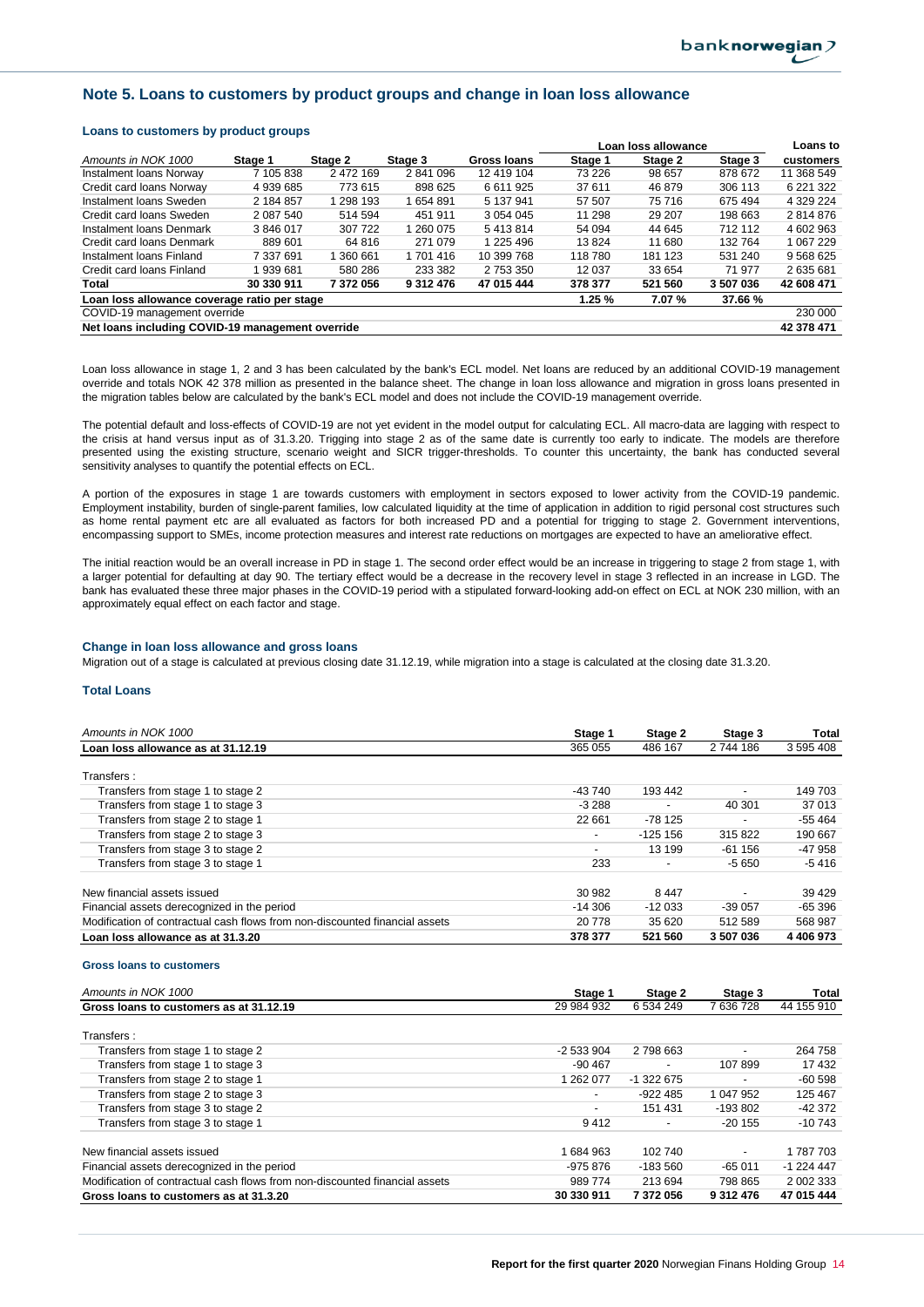#### **Instalment loans total**

#### **Loan loss allowance**

| Amounts in NOK 1000                                                         | Stage 1                  | Stage 2   | Stage 3                  | Total     |
|-----------------------------------------------------------------------------|--------------------------|-----------|--------------------------|-----------|
| Loan loss allowance as at 31.12.19                                          | 293 117                  | 363 233   | 2 186 929                | 2843280   |
| Transfers:                                                                  |                          |           |                          |           |
| Transfers from stage 1 to stage 2                                           | $-38625$                 | 149 037   | $\overline{\phantom{a}}$ | 110 411   |
| Transfers from stage 1 to stage 3                                           | $-3006$                  |           | 35 903                   | 32 897    |
| Transfers from stage 2 to stage 1                                           | 17 780                   | $-45.583$ |                          | $-27803$  |
| Transfers from stage 2 to stage 3                                           | $\overline{\phantom{a}}$ | $-105455$ | 253 322                  | 147 867   |
| Transfers from stage 3 to stage 2                                           | $\overline{\phantom{a}}$ | 11 258    | $-44975$                 | $-33717$  |
| Transfers from stage 3 to stage 1                                           | 216                      | ۰         | $-3487$                  | $-3271$   |
|                                                                             |                          |           |                          |           |
| New financial assets issued                                                 | 22 609                   | 5 1 1 5   |                          | 27 724    |
| Financial assets derecognized in the period                                 | $-13473$                 | $-10035$  | $-31.862$                | $-55371$  |
| Modification of contractual cash flows from non-discounted financial assets | 24 988                   | 32 571    | 401 688                  | 459 247   |
| Loan loss allowance as at 31.3.20                                           | 303 607                  | 400 141   | 2 797 518                | 3 501 266 |

#### **Gross loans to customers**

| Amounts in NOK 1000                                                         | Stage 1                  | Stage 2   | Stage 3                  | Total      |
|-----------------------------------------------------------------------------|--------------------------|-----------|--------------------------|------------|
| Gross loans to customers as at 31.12.19                                     | 19 566 119               | 4 596 694 | 6 089 588                | 30 252 401 |
| Transfers:                                                                  |                          |           |                          |            |
| Transfers from stage 1 to stage 2                                           | -1 954 639               | 2 085 130 | $\overline{\phantom{0}}$ | 130 492    |
| Transfers from stage 1 to stage 3                                           | $-80.344$                |           | 95 802                   | 15 4 5 8   |
| Transfers from stage 2 to stage 1                                           | 729 205                  | -713 992  |                          | 15 214     |
| Transfers from stage 2 to stage 3                                           | $\overline{\phantom{a}}$ | $-725862$ | 826 789                  | 100 927    |
| Transfers from stage 3 to stage 2                                           | $\overline{\phantom{a}}$ | 124 264   | $-141036$                | $-16772$   |
| Transfers from stage 3 to stage 1                                           | 7864                     |           | $-1212$                  | $-4257$    |
| New financial assets issued                                                 | 1518991                  | 66 307    | $\overline{\phantom{a}}$ | 1585297    |
| Financial assets derecognized in the period                                 | -874 380                 | $-152288$ | $-57.371$                | $-1084039$ |
| Modification of contractual cash flows from non-discounted financial assets | 561 588                  | 158 492   | 655826                   | 2 375 906  |
| Gross loans to customers as at 31.3.20                                      | 20 474 404               | 5 438 745 | 7 457 479                | 33 370 628 |

### **Credit card total**

### **Loan loss allowance**

| Amounts in NOK 1000                                                         | Stage 1                  | Stage 2  | Stage 3                  | <b>Total</b> |
|-----------------------------------------------------------------------------|--------------------------|----------|--------------------------|--------------|
| Loan loss allowance as at 31.12.19                                          | 71 938                   | 122 933  | 557 257                  | 752 128      |
| Transfers:                                                                  |                          |          |                          |              |
| Transfers from stage 1 to stage 2                                           | $-5114$                  | 44 406   | $\overline{\phantom{0}}$ | 39 291       |
| Transfers from stage 1 to stage 3                                           | $-282$                   |          | 4 3 9 8                  | 4 1 1 6      |
| Transfers from stage 2 to stage 1                                           | 4881                     | $-32542$ |                          | $-27661$     |
| Transfers from stage 2 to stage 3                                           | $\overline{\phantom{a}}$ | $-19701$ | 62 501                   | 42 800       |
| Transfers from stage 3 to stage 2                                           |                          | 1 941    | $-16182$                 | $-14241$     |
| Transfers from stage 3 to stage 1                                           | 17                       |          | $-2163$                  | $-2146$      |
| New financial assets issued                                                 | 8 3 7 3                  | 3 3 3 2  |                          | 11 705       |
| Financial assets derecognized in the period                                 | $-832$                   | $-1.998$ | $-7195$                  | $-10025$     |
| Modification of contractual cash flows from non-discounted financial assets | $-4210$                  | 3 0 4 9  | 110 901                  | 109 740      |
| Loan loss allowance as at 31.3.20                                           | 74 770                   | 121 420  | 709 518                  | 905 707      |

#### **Gross loans to customers**

| Amounts in NOK 1000                                                         | Stage 1                  | Stage 2   | Stage 3                  | Total      |
|-----------------------------------------------------------------------------|--------------------------|-----------|--------------------------|------------|
| Gross loans to customers as at 31.12.19                                     | 10 418 813               | 937 555   | 547 140                  | 13 903 509 |
| Transfers:                                                                  |                          |           |                          |            |
| Transfers from stage 1 to stage 2                                           | $-579265$                | 713 532   | $\overline{\phantom{0}}$ | 134 267    |
| Transfers from stage 1 to stage 3                                           | $-10123$                 |           | 12 097                   | 1974       |
| Transfers from stage 2 to stage 1                                           | 532 872                  | $-608683$ | $\overline{\phantom{0}}$ | $-75812$   |
| Transfers from stage 2 to stage 3                                           | $\overline{\phantom{a}}$ | $-196623$ | 221 163                  | 24 540     |
| Transfers from stage 3 to stage 2                                           | $\overline{\phantom{a}}$ | 27 167    | $-52767$                 | $-25600$   |
| Transfers from stage 3 to stage 1                                           | 1548                     |           | $-8034$                  | -6 486     |
| New financial assets issued                                                 | 165 972                  | 36 433    |                          | 202 405    |
| Financial assets derecognized in the period                                 | $-101496$                | $-31272$  | $-7640$                  | $-140408$  |
| Modification of contractual cash flows from non-discounted financial assets | $-571813$                | 55 201    | 143 039                  | $-373.573$ |
| Gross loans to customers as at 31.3.20                                      | 9856508                  | 1933311   | 854 997                  | 13 644 816 |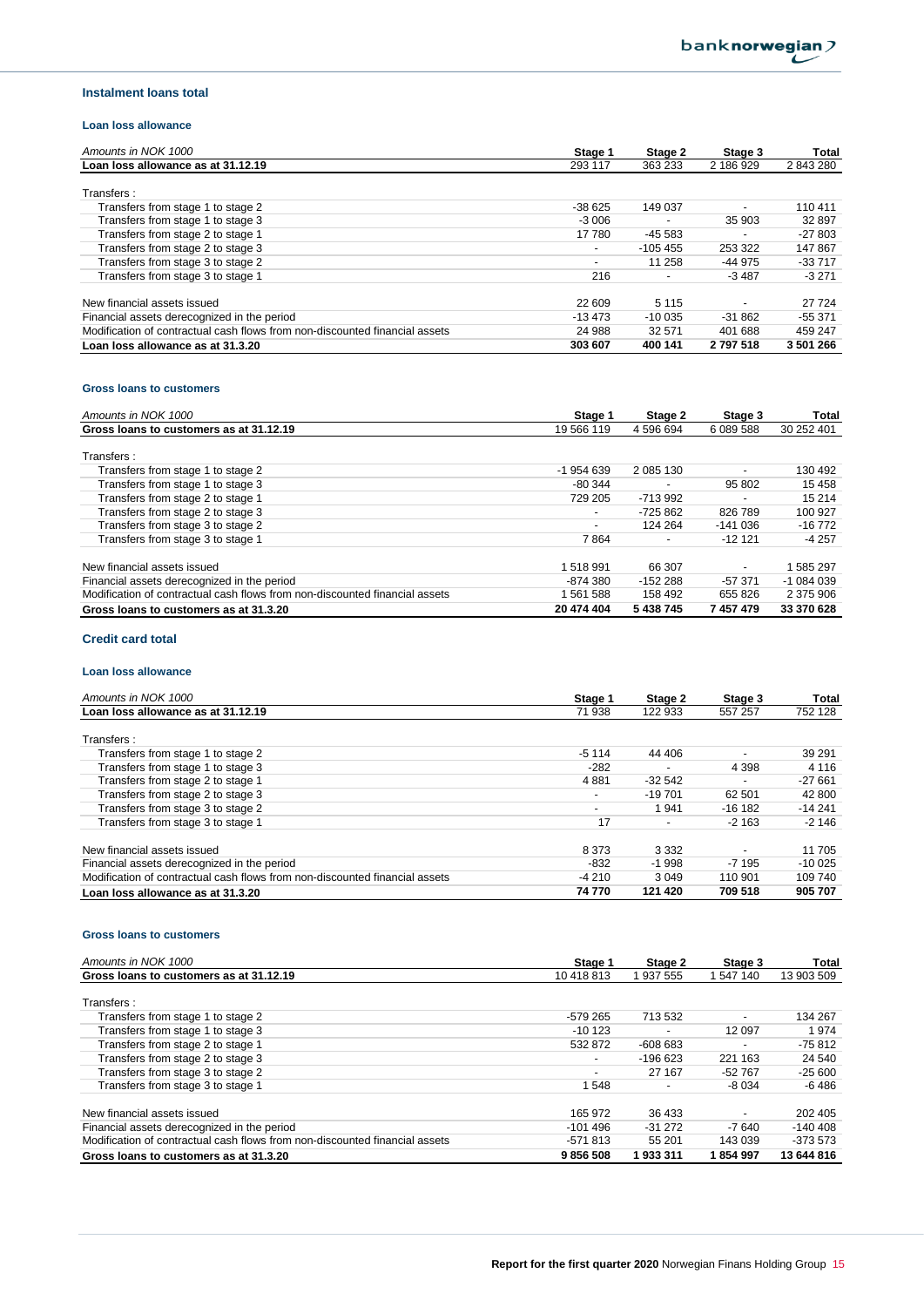## **Note 6. Provision for loan losses**

| Amounts in NOK 1000                                             | <b>YTD 2020</b> | <b>YTD 2019</b>          | 2019      |
|-----------------------------------------------------------------|-----------------|--------------------------|-----------|
| Realized losses in the period due to final write-offs           | 16 663          | 9405                     | 46 813    |
| Realized losses in the period due to charge-offs                |                 | $\overline{\phantom{a}}$ | 436891    |
| Loan loss provisions - lifetime expected credit loss (stage 3)  | 409 051         | 403 619                  | 922 091   |
| Loan loss provisions - lifetime expected credit loss (stage 2)  | $-13.308$       | $-33453$                 | 99 639    |
| Loan loss provisions - 12 months expected credit loss (stage 1) | $-21769$        | $-242$                   | 121 926   |
| Loan loss provisions - COVID-19 management override             | 230 000         | $\overline{\phantom{a}}$ |           |
| <b>Provision for loan losses</b>                                | 620 636         | 379 329                  | 1 627 359 |

## **Note 7. Risk classes**

|                                                                                                  | Probability of | <b>Gross loans</b> |                 | <b>Undrawn credit limits</b> |                          |
|--------------------------------------------------------------------------------------------------|----------------|--------------------|-----------------|------------------------------|--------------------------|
| Amounts in NOK 1000                                                                              | default        | <b>YTD 2020</b>    | <b>YTD 2019</b> | <b>YTD 2020</b>              | <b>YTD 2019</b>          |
| Α                                                                                                | $0 - 1%$       | 5 5 28 5 73        | 6 3 65 4 54     | 47 640 668                   | 39 774 360               |
| в                                                                                                | $1 - 3%$       | 9 589 425          | 13 928 428      | 2 057 630                    | 1873499                  |
| С                                                                                                | $3 - 5%$       | 5 311 522          | 4 357 604       | 249 226                      | 321 659                  |
| D                                                                                                | $5 - 9%$       | 5 382 609          | 3 070 634       | 243 044                      | 202 083                  |
| Е                                                                                                | $9 - 15%$      | 4 214 400          | 2 036 723       | 122 356                      | 95 870                   |
| F                                                                                                | $15 - 20%$     | 1 447 132          | 693 796         | 12 105                       | 19672                    |
| G                                                                                                | $20 - 30%$     | 1 571 760          | 1 107 356       | 14 139                       | 17437                    |
| Н                                                                                                | $30 - 40%$     | 650 437            | 400 827         | 2 3 0 4                      | 25 951                   |
|                                                                                                  | $40 - 55%$     | 459 308            | 458 204         | 988                          | 4 9 4 5                  |
|                                                                                                  | $55 - 100\%$   | 353 475            | 363 266         | 491                          | 2 4 9 7                  |
| Engagements under collections by an agency, where the customer is less than 90 days past due     |                | 846 885            | 869 379         |                              | $\overline{\phantom{0}}$ |
| On track with engagement, at least one other product where payment is more than 90 days past due |                | 1819881            | 497 577         | $\overline{\phantom{0}}$     | -                        |
| Engagements that are in warning, but less than 90 days past due                                  |                | 549 379            | 533 281         |                              |                          |
| Engagements that are more than 90 days past due                                                  |                | 9 177 293          | 5 183 780       |                              |                          |
| Engagements that are written down                                                                |                | 112 690            | 337 079         |                              |                          |
| <b>Total classified</b>                                                                          |                | 47 014 769         | 40 203 389      | 50 342 953                   | 42 337 973               |
| Not classified                                                                                   |                | 675                | 905             |                              |                          |
| Total                                                                                            |                | 47 015 444         | 40 204 293      | 50 342 953                   | 42 337 973               |

Risk is grouped into PD bands from A to J, with A being the lowest risk.

## **Note 8. Net interest income**

| Amounts in NOK 1000                                                 | <b>YTD 2020</b> | <b>YTD 2019</b> | 2019      |
|---------------------------------------------------------------------|-----------------|-----------------|-----------|
| Interest income from cash and deposits with the central bank        | 248             | 128             | 781       |
| Interest income from loans to and deposits with credit institutions | 2487            | 2 0 1 0         | 7 4 0 3   |
| Interest income from instalment loans                               | 1 061 449       | 1 000 008       | 4 114 730 |
| Interest income from credit card loans                              | 449 600         | 379 499         | 1 624 932 |
| Interest income from sales financing                                | 78              | 185             | 650       |
| Interest income, effective interest method                          | 1 513 862       | 1 381 830       | 5748496   |
| Interest and other income from certificates and bonds               | 65 255          | 38784           | 155 937   |
| Other interest and other interest related income                    | 1813            | 979             | 6 3 4 3   |
| Other interest income                                               | 67068           | 39 763          | 162 279   |
| Interest expense from deposits from customers                       | 112 080         | 117 375         | 478 037   |
| Interest expense on debt securities issued                          | 48 4 8 5        | 8495            | 70 531    |
| Interest expense on subordinated loan                               | 9 1 2 3         | 8 2 7 2         | 34 665    |
| Other interest and other interest related expenses                  | 16812           | 16875           | 66 857    |
| Interest expenses                                                   | 186 500         | 151 017         | 650 090   |
| Net interest income                                                 | 1 394 430       | 1 270 576       | 5 260 685 |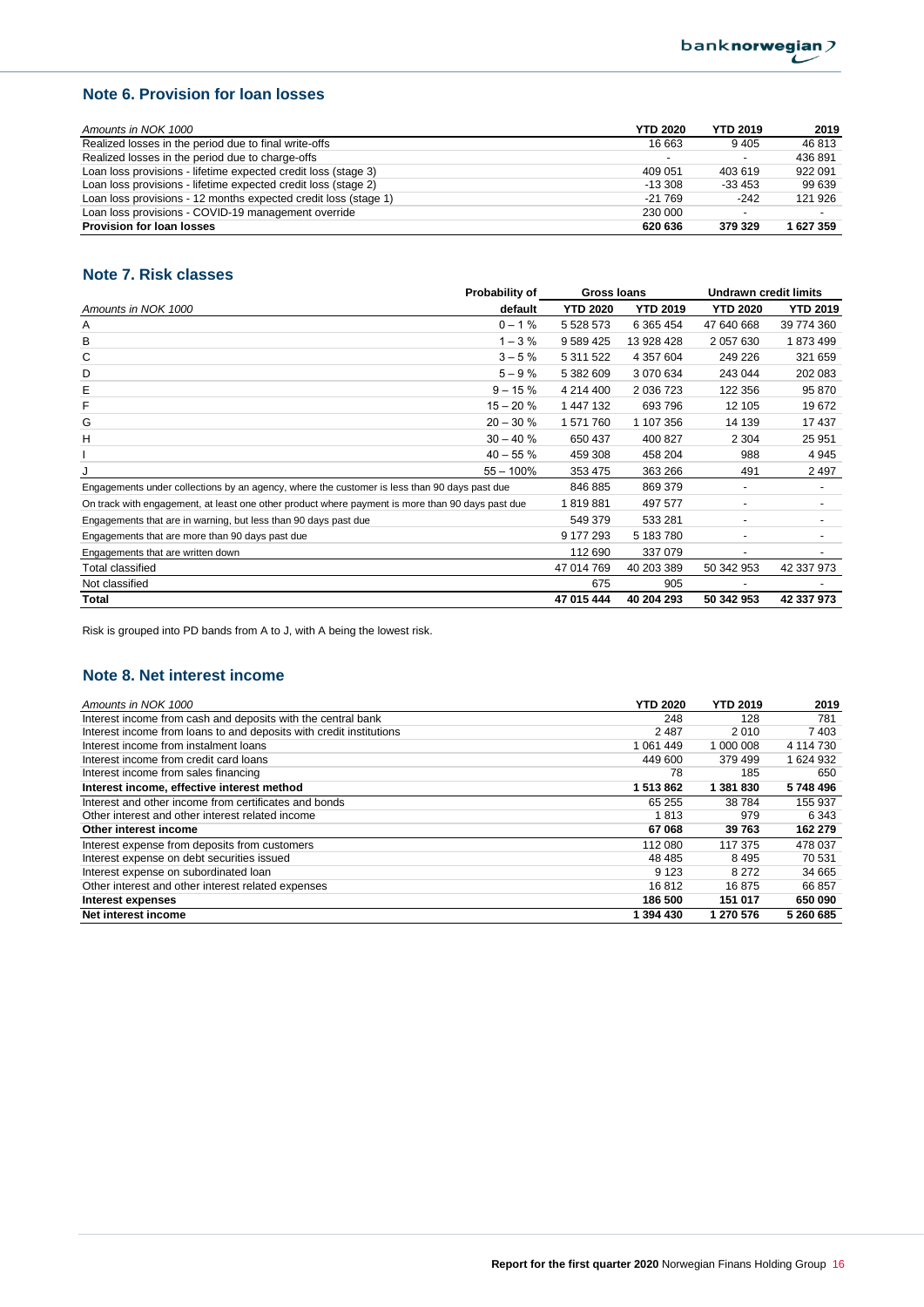## **Note 9. Net commission and bank services income**

| Amounts in NOK 1000                                 | <b>YTD 2020</b> | <b>YTD 2019</b> | 2019    |
|-----------------------------------------------------|-----------------|-----------------|---------|
| Payment services                                    | 149 343         | 103 334         | 416 056 |
| Insurance services                                  | 30 098          | 33 833          | 70 440  |
| Other fees and commission and bank services income  | 13 117          | 13773           | 53 947  |
| Total commission and bank services income           | 192 558         | 150 940         | 540 443 |
| Payment services                                    | 28 4 94         | 37 599          | 160 458 |
| Insurance services                                  | 17 998          | 16 047          | 67 516  |
| Other fees and commission and bank services expense | 5 1 3 5         | 5414            | 22729   |
| Total commission and bank services expenses         | 51 627          | 59 060          | 250 703 |

## **Note 10. Net change in value on securities and currency**

| Amounts in NOK 1000                            | <b>YTD 2020</b> | <b>YTD 2019</b> | 2019      |
|------------------------------------------------|-----------------|-----------------|-----------|
| Net change on certificates and bonds           | $-109543$       | $-20.492$       | $-74.558$ |
| Net change on FX-forwards                      | $-617.370$      | 192 930         | 143 008   |
| Net currency effects                           | 656 645         | $-178.337$      | $-49.509$ |
| Net change on shares and other securities      | 1 1 5 4         | 5 1 1 5         | 13 112    |
| Net change in value on securities and currency | $-69114$        | -784            | 32 053    |

## **Note 11. General administrative expenses**

| Amounts in NOK 1000                   | <b>YTD 2020</b> | <b>YTD 2019</b> | 2019    |
|---------------------------------------|-----------------|-----------------|---------|
| Sales and marketing                   | 230 075         | 232 513         | 879 117 |
| IT operations                         | 23 605          | 21 271          | 88 871  |
| External services costs               | 20 545          | 16 192          | 70 677  |
| Other administrative expenses         | 20 658          | 12870           | 56 419  |
| Total general administrative expenses | 294 882         | 282 845         | 1095085 |

## **Note 12. Debt securities issued and subordinated loan**

| Amounts in NOK 1000                                     | <b>YTD 2020</b> | <b>YTD 2019</b> | 2019      |
|---------------------------------------------------------|-----------------|-----------------|-----------|
| Debt securities issued, carrying value (amortized cost) | 6813624         | 3 342 401       | 6 537 863 |
| Subordinated loans, carrying value (amortized cost)     | 876 073         | 813 771         | 822 688   |
| Total debt securities issued and subordinated loans     | 7 689 696       | 4 156 172       | 7 360 551 |

|                                                 | <b>Nominal</b> |            |                 | Reference       |            |           |
|-------------------------------------------------|----------------|------------|-----------------|-----------------|------------|-----------|
|                                                 | value          |            |                 | rate            |            | Carrying  |
| <b>ISIN</b>                                     | outstanding    | Currency   | <b>Interest</b> | + margin        | Maturity*  | value     |
| Debt securities issued (senior unsecured bonds) |                |            |                 |                 |            |           |
| NO0010790850                                    | 130 000        | <b>NOK</b> | Floating        | $NIBOR + 75bp$  | 07.04.2020 | 130 798   |
| NO0010810534                                    | 356 000        | <b>SEK</b> | Floating        | STIBOR + 108bp  | 20.11.2020 | 370 600   |
| NO0010811110                                    | 285 000        | <b>NOK</b> | Floating        | $NIBOR + 108bp$ | 24.11.2020 | 285 744   |
| NO0010837206                                    | 335 000        | <b>SEK</b> | Floating        | STIBOR + 120bp  | 22.02.2021 | 349 103   |
| NO0010848583                                    | 192 000        | <b>SEK</b> | Floating        | STIBOR + 140bp  | 29.09.2021 | 197 257   |
| NO0010848591                                    | 1 000 000      | <b>NOK</b> | Floating        | $NIBOR + 150bp$ | 29.03.2022 | 999 687   |
| NO0010863582                                    | 400 000        | <b>SEK</b> | Floating        | STIBOR + 140bp  | 16.09.2022 | 416 154   |
| NO0010863574                                    | 400 000        | <b>NOK</b> | Floating        | $NIBOR + 140bp$ | 16.09.2022 | 400 312   |
| NO0010871148                                    | 800 000        | <b>NOK</b> | Floating        | $NIBOR + 195bp$ | 12.12.2022 | 800 095   |
| NO0010871130                                    | 1 000 000      | <b>SEK</b> | Floating        | STIBOR + 190bp  | 12.12.2022 | 1 039 771 |
| NO0010871155                                    | 1 200 000      | <b>NOK</b> | Floating        | $NIBOR + 215bp$ | 12.12.2023 | 1 200 238 |
| NO0010871296                                    | 600 000        | <b>SEK</b> | Floating        | STIBOR + 200bp  | 12.12.2023 | 623 862   |
| <b>Total debt securities issued</b>             | 6 698 000      |            |                 |                 |            | 6813624   |
| <b>Subordinated loan</b>                        |                |            |                 |                 |            |           |
| NO0010774326                                    | 100 000        | <b>NOK</b> | Floating        | $NIBOR + 300bp$ | 21.09.2021 | 99 951    |
| NO0010797988                                    | 200 000        | <b>NOK</b> | Floating        | $NIBOR + 375bp$ | 16.06.2022 | 199 758   |
| NO0010833130                                    | 550 000        | <b>SEK</b> | Floating        | STIBOR + 375bp  | 02.10.2023 | 576 364   |
| <b>Total subordinated loans</b>                 | 850 000        |            |                 |                 |            | 876 073   |
| Total                                           | 7 548 000      |            |                 |                 |            | 7689696   |

*\* For subordinated loans maturity reflects the first possible call date*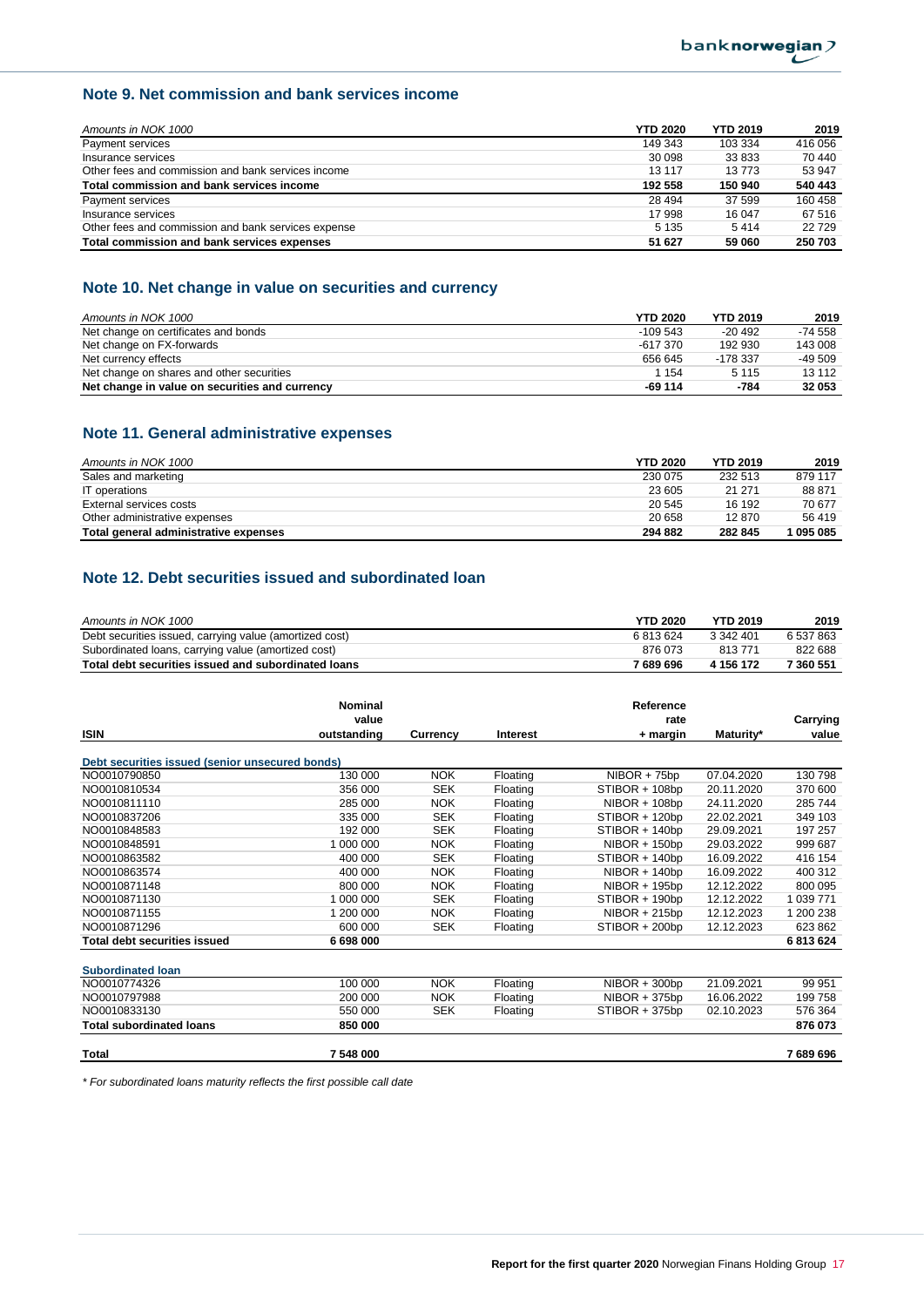### **Note 13. Financial instruments**

#### **Financial instruments at fair value**

|                                           | <b>YTD 2020</b>          |                |                          |            |  |
|-------------------------------------------|--------------------------|----------------|--------------------------|------------|--|
| Amounts in NOK 1000                       | Level 1                  | Level 2        | Level 3                  | Total      |  |
| Certificates and bonds*                   | $\overline{\phantom{a}}$ | 13 764 305     | $\overline{\phantom{a}}$ | 13 764 305 |  |
| <b>Financial derivatives</b>              | $\overline{\phantom{a}}$ | 59 0 20        | $\overline{\phantom{a}}$ | 59 020     |  |
| Shares and other securities               | $\overline{\phantom{a}}$ | $\blacksquare$ | 46 017                   | 46 017     |  |
| Total financial assets at fair value      |                          | 13823324       | 46 017                   | 13 869 341 |  |
| <b>Financial derivatives</b>              | $\overline{\phantom{a}}$ | 657 621        | $\overline{\phantom{a}}$ | 657 621    |  |
| Loans from credit institutions**          | 1 400 000                |                | $\overline{\phantom{a}}$ | 400 000    |  |
| Total financial liabilities at fair value |                          | 657 621        | ۰                        | 657 621    |  |

\*Of which NOK 1 400 million is collateral for loans in Norges Bank

\*\*NOK 1 400 million is loans from Norges Bank

|                                           | <b>YTD 2019</b>          |            |         |            |  |
|-------------------------------------------|--------------------------|------------|---------|------------|--|
| Amounts in NOK 1000                       | Level 1                  | Level 2    | Level 3 | Total      |  |
| Certificates and bonds                    | $\overline{\phantom{a}}$ | 10 268 259 |         | 10 268 259 |  |
| <b>Financial derivatives</b>              | $\overline{\phantom{a}}$ | 85 161     |         | 85 161     |  |
| Shares and other securities               | $\overline{\phantom{a}}$ |            | 41 806  | 41 806     |  |
| Total financial assets at fair value      | ۰                        | 10 353 420 | 41 806  | 10 395 226 |  |
| Financial derivatives                     |                          | 9569       |         | 9 5 6 9    |  |
| Total financial liabilities at fair value |                          | 9569       |         | 9 5 6 9    |  |

#### **Change in instruments classified at level 3**

|                                          | <b>YTD 2020</b>                          |        | <b>YTD 2019</b>                          |         |
|------------------------------------------|------------------------------------------|--------|------------------------------------------|---------|
| Amounts in NOK 1000                      | <b>Shares</b><br>and other<br>securities | Total  | <b>Shares</b><br>and other<br>securities | Total   |
| Value 31.12                              | 44 863                                   | 44 863 | 36 691                                   | 36 691  |
| Net gain / loss on financial instruments | 1 1 5 4                                  | 1 154  | 5 1 1 5                                  | 5 1 1 5 |
| <b>Value 31.3</b>                        | 46 017                                   | 46 017 | 41 806                                   | 41 806  |

#### **Fair value of financial instruments at amortized cost**

Financial instruments at amortized cost are valued at originally determined cash flows, adjusted for any impairment losses. Amortized cost will not always give values that match the market's assessment of the same instruments, due to different perceptions of market conditions, risk and return requirements.

#### *Debt securities issued and subordinated loan*

The fair value of debt securities issued and subordinated loan are based on observable market data where available.

Subordinated loan - 813 771 - 813 771

|                                    |                          | <b>YTD 2020</b>   |                          | <b>YTD 2019</b>   |
|------------------------------------|--------------------------|-------------------|--------------------------|-------------------|
| Amounts in NOK 1000                | <b>Book value</b>        | <b>Fair value</b> | <b>Book value</b>        | <b>Fair value</b> |
| Debt securities issued             | 6813624                  | 6 539 122         | 3 342 401                | 3 339 470         |
| Subordinated Ioan                  | 876 073                  | 793 681           | 813771                   | 806 395           |
| <b>Total financial liabilities</b> | 7 689 696                | 7 332 803         | 4 156 172                | 4 145 865         |
|                                    |                          | <b>YTD 2020</b>   |                          |                   |
| Amounts in NOK 1000                | Level 1                  | Level 2           | Level 3                  | Total             |
| Debt securities issued             | $\overline{\phantom{a}}$ | 6813624           | $\overline{\phantom{a}}$ | 6813624           |
| Subordinated Ioan                  | -                        | 876 073           |                          | 876 073           |
| <b>Total financial liabilities</b> | 7 689 696                | 7 689 696         | ۰                        | 7 689 696         |
|                                    |                          | <b>YTD 2019</b>   |                          |                   |
| Amounts in NOK 1000                | Level 1                  | Level 2           | Level 3                  | Total             |
| Debt securities issued             | -                        | 3 342 401         | $\overline{\phantom{a}}$ | 3 342 401         |
| Subordinated Ioan                  | $\overline{\phantom{a}}$ | 813771            | $\overline{\phantom{a}}$ | 813771            |

Level 1: Valuation based on quoted prices in an active market. Level 2: Valuation based on observable market data, other than quoted prices. Level 3: Valuation based on observable market data when valuation can not be determined in level 1 or 2.

**Total financial liabilities 4 156 172 4 156 172 - 4 156 172**

#### **Note 14. Related parties**

Norwegian Finans Holding ASA owns 100% of Bank Norwegian AS. Bank Norwegian AS has since 2007 had an agreement with Norwegian Air Shuttle ASA regarding the use of the brand name Norwegian, IP-rights and cooperation regarding the loyalty program Norwegian Reward. The agreement was renegotiated in the second quarter 2018 and is valid for ten years. In the first quarter 2020 the total expensed amount related to Norwegian Air Shuttle ASA was NOK 107.7 million, comprising of portfolio related costs of NOK 94.5 million and sales and agent commissions of NOK 13.2 million. The portfolio related costs include license fee for use of brand name, IP-rights and other customer portfolio costs, such as cashpoints.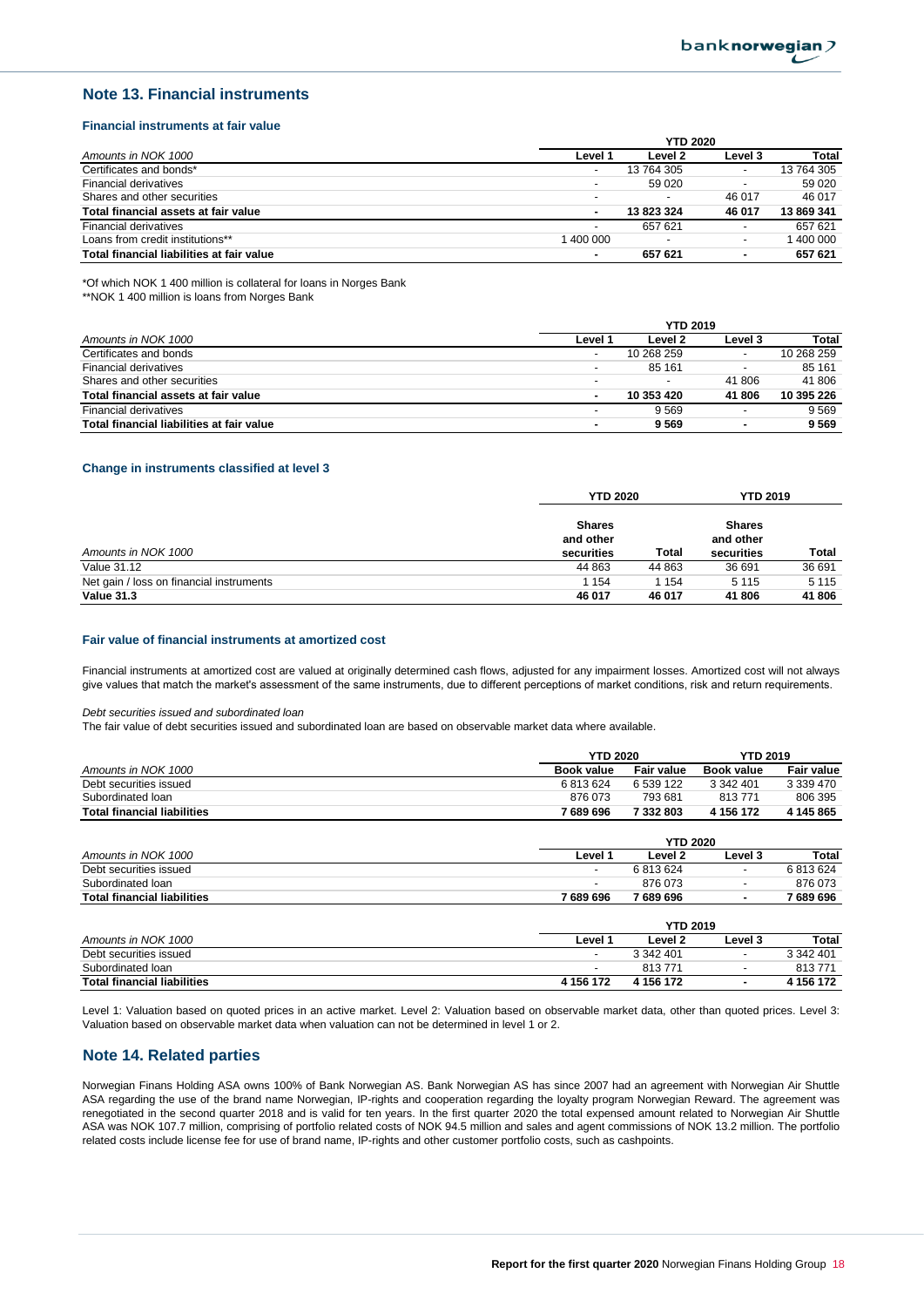# **Quarterly figures**

## **Profit and loss account**

|                                                            |           |         | Norwegian Finans Holding Group |                     |           |  |
|------------------------------------------------------------|-----------|---------|--------------------------------|---------------------|-----------|--|
| Amounts in NOK 1000                                        | Q1 2020   | Q4 2019 | Q3 2019                        | Q <sub>2</sub> 2019 | Q1 2019   |  |
| Interest income, effective interest method                 | 513 862   | 488 734 | 457 649                        | 420 283             | 381830    |  |
| Other interest income                                      | 67 068    | 46 524  | 37 800                         | 38 192              | 39 763    |  |
| Interest expenses                                          | 186 500   | 173 586 | 165 155                        | 160 332             | 151 017   |  |
| Net interest income                                        | 1 394 430 | 361 672 | 330 294                        | 298 143             | 1 270 576 |  |
| Commission and bank services income                        | 192 558   | 135 391 | 134 232                        | 119880              | 150 940   |  |
| Commission and bank services expenses                      | 51 627    | 57 862  | 70 004                         | 63777               | 59 060    |  |
| Net change in value on securities and currency             | $-69114$  | 9465    | 25 201                         | $-1830$             | -784      |  |
| Net other operating income                                 | 71817     | 86 994  | 89 4 29                        | 54 274              | 91 096    |  |
| Total income                                               | 466 247   | 448 665 | 419 723                        | 1 352 417           | 1 361 672 |  |
| Personnel expenses                                         | 31 168    | 28 49 6 | 28 061                         | 19 902              | 25 834    |  |
| General administrative expenses                            | 294 882   | 282 970 | 263 087                        | 266 183             | 282 845   |  |
| Depreciation and impairment of fixed and intangible assets | 16 700    | 18 079  | 16833                          | 16701               | 16 079    |  |
| Other operating expenses                                   | 15 801    | 15 573  | 16 269                         | 14 5 63             | 13 182    |  |
| Total operating expenses                                   | 358 550   | 345 118 | 324 251                        | 317 350             | 337 940   |  |
| Provision for loan losses                                  | 620 636   | 432 803 | 413511                         | 401 717             | 379 328   |  |
| <b>Profit before tax</b>                                   | 487 060   | 670 745 | 681 961                        | 633 350             | 644 404   |  |
| Tax charge                                                 | 119 028   | 166 882 | 168 024                        | 155 999             | 158 503   |  |
| Profit after tax                                           | 368 032   | 503863  | 513937                         | 477 351             | 485 900   |  |

## **Comprehensive income**

|                                         |         |         | <b>Norwegian Finans Holding Group</b> |                     |         |  |
|-----------------------------------------|---------|---------|---------------------------------------|---------------------|---------|--|
| Amounts in NOK 1000                     | Q1 2020 | Q4 2019 | Q3 2019                               | Q <sub>2</sub> 2019 | Q1 2019 |  |
| Profit on ordinary activities after tax | 368 032 | 503863  | 513937                                | 477 351             | 485 900 |  |
| Comprehensive income for the period     | 368 032 | 503863  | 513937                                | 477 351             | 485 900 |  |

## **Balance sheet**

|                                             |            |             | Norwegian Finans Holding Group |               |               |  |
|---------------------------------------------|------------|-------------|--------------------------------|---------------|---------------|--|
| Amounts in NOK 1000                         | 31.3.20    | 31.12.19    | 30.9.19                        | 30.6.19       | 31.3.19       |  |
| <b>Assets</b>                               |            |             |                                |               |               |  |
| Cash and deposits with the central bank     | 69 905     | 68 500      | 68 285                         | 68 091        | 67 953        |  |
| Loans and deposits with credit institutions | 3 014 698  | 2 0 94 1 65 | 1 626 704                      | 2 2 1 4 0 4 9 | 2 334 791     |  |
| Loans to customers                          | 42 378 471 | 40 560 502  | 40 067 806                     | 38 712 907    | 37 902 312    |  |
| Certificates and bonds                      | 13 764 305 | 14 650 988  | 11 339 732                     | 9 9 6 2 9 9 1 | 10 268 259    |  |
| <b>Financial derivatives</b>                | 59 0 20    | 76 371      | 19 284                         | 31 274        | 85 161        |  |
| Shares and other securities                 | 46 017     | 44 863      | 42 5 29                        | 40 246        | 41 806        |  |
| Intangible assets                           | 506 426    | 510 840     | 508 638                        | 512 030       | 139 227       |  |
| Deferred tax asset                          | 4 1 7 9    | 3502        | 19673                          | 18838         | 18 121        |  |
| <b>Fixed assets</b>                         | 1 1 5 3    | 819         | 953                            | 1 1 0 2       | 795           |  |
| Receivables                                 | 110 908    | 62 835      | 56 133                         | 61 108        | 85 849        |  |
| <b>Total assets</b>                         | 59 955 081 | 58 073 384  | 53 749 736                     | 51 622 635    | 50 944 273    |  |
| <b>Liabilities and equity</b>               |            |             |                                |               |               |  |
| Loans from credit institutions              | 1 400 000  | 52 750      |                                | 73 100        | 56 000        |  |
| Deposits from customers                     | 39 561 112 | 40 118 369  | 39 185 189                     | 38 177 954    | 37 654 242    |  |
| Debt securities issued                      | 6813624    | 6 537 863   | 3 472 923                      | 3 316 800     | 3 342 401     |  |
| <b>Financial derivatives</b>                | 657 621    | 29 621      | 37 563                         | 4913          | 9569          |  |
| Tax payable                                 | 441 519    | 625 745     | 618 010                        | 449 151       | 527 062       |  |
| Deferred tax                                | 3821       | 3821        |                                |               |               |  |
| Other liabilities                           | 193 945    | 225 912     | 400 310                        | 107 560       | 314 320       |  |
| Accrued expenses                            | 177 062    | 182 907     | 240 195                        | 204 759       | 207 146       |  |
| Subordinated Ioan                           | 876 073    | 822 688     | 812 230                        | 807889        | 813771        |  |
| <b>Total liabilities</b>                    | 50 124 777 | 48 599 677  | 44 766 421                     | 43 142 127    | 42 924 510    |  |
| Share capital                               | 186 695    | 186 695     | 186 695                        | 186 695       | 186 752       |  |
| Share premium                               | 972 295    | 972 295     | 972 295                        | 972 295       | 976 938       |  |
| Tier 1 capital                              | 635 000    | 635 000     | 635 000                        | 635 000       | 635 000       |  |
| Retained earnings and other reserves        | 8 0 36 314 | 7679717     | 7 189 324                      | 6 686 519     | 6 2 2 1 0 7 3 |  |
| <b>Total equity</b>                         | 9830304    | 9 473 707   | 8983314                        | 8 480 509     | 8 019 763     |  |
| <b>Total liabilities and equity</b>         | 59 955 081 | 58 073 384  | 53 749 736                     | 51 622 635    | 50 944 273    |  |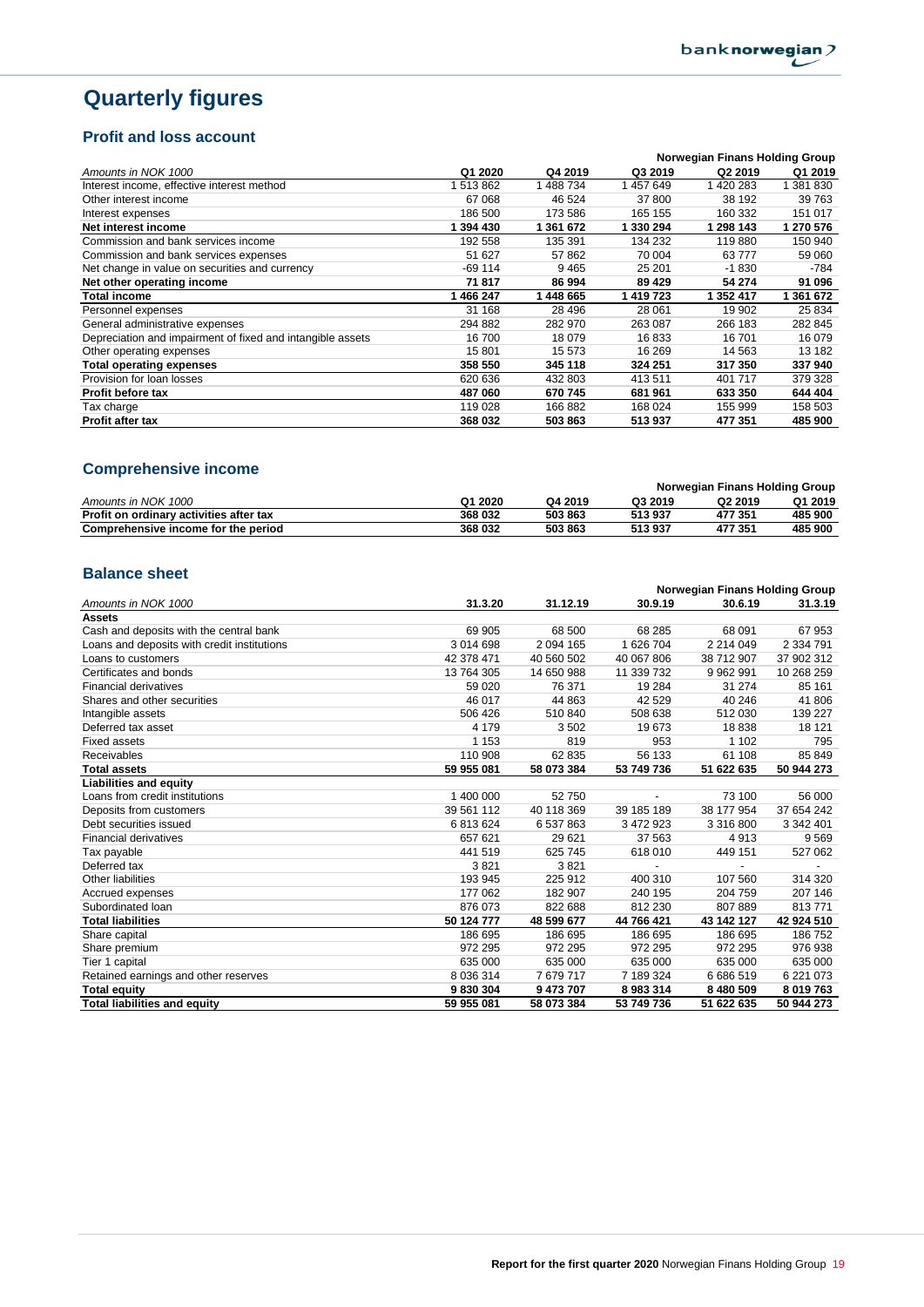## **Norwegian Finans Holding ASA**

## **Profit and loss account**

|                                            | Norwegian Finans Holding ASA |                          |                          |  |
|--------------------------------------------|------------------------------|--------------------------|--------------------------|--|
| Amounts in NOK 1000                        | <b>YTD 2020</b>              | <b>YTD 2019</b>          | 2019                     |  |
| Interest income, effective interest method |                              | 912                      | 1086                     |  |
| Interest expenses                          | 923                          |                          | 2 1 1 4                  |  |
| Net interest income                        | -923                         | 912                      | $-1028$                  |  |
| Commission and bank services expenses      | 161                          | 151                      | 512                      |  |
| Net other operating income                 | $-161$                       | $-151$                   | $-512$                   |  |
| <b>Total income</b>                        | $-1084$                      | 761                      | $-1539$                  |  |
| Personnel expenses                         | 556                          | 414                      | 1518                     |  |
| General administrative expenses            | 500                          | $\overline{\phantom{0}}$ | $\overline{\phantom{a}}$ |  |
| Other operating expenses                   | 780                          | 801                      | 4 4 4 7                  |  |
| <b>Total operating expenses</b>            | 1836                         | 1 2 1 5                  | 5964                     |  |
| Profit before tax                          | $-2920$                      | $-454$                   | $-7503$                  |  |
| Tax charge                                 | $-642$                       | $-100$                   | $-1651$                  |  |
| Profit after tax                           | $-2278$                      | $-354$                   | -5 852                   |  |

### **Comprehensive income**

| Amounts in NOK 1000                     | <b>YTD 2020</b> | <b>YTD 2019</b> | 2019  |
|-----------------------------------------|-----------------|-----------------|-------|
| Profit on ordinary activities after tax | $-2278$         | -354            | 5 852 |
| Comprehensive income for the period     | $-2278$         | -354            | 5 852 |

### **Balance sheet**

|                                             |           | Norwegian Finans Holding ASA |           |  |  |
|---------------------------------------------|-----------|------------------------------|-----------|--|--|
| Amounts in NOK 1000                         | 31.3.20   | 31.3.19                      | 31.12.19  |  |  |
| Assets                                      |           |                              |           |  |  |
| Loans and deposits with credit institutions | 1 1 6 0   | 202 283                      | 1 1 1 7   |  |  |
| Ownership interests in group companies      | 1 190 240 | 1 150 000                    | 1 190 240 |  |  |
| Deferred tax asset                          | 3 3 2 5   | 1 1 3 1                      | 2682      |  |  |
| Receivables                                 | 341 066   | 829                          | 338 311   |  |  |
| <b>Total assets</b>                         | 1 535 791 | 1 354 243                    | 1 532 350 |  |  |
| Liabilities and equity                      |           |                              |           |  |  |
| Other liabilities                           | 194 794   | 81                           | 190 374   |  |  |
| Accrued expenses                            | 2441      | 1930                         | 1 142     |  |  |
| <b>Total liabilities</b>                    | 197 235   | 2011                         | 191 516   |  |  |
| Share capital                               | 186 695   | 186752                       | 186 695   |  |  |
| Share premium                               | 972 295   | 976 938                      | 972 295   |  |  |
| Retained earnings and other reserves        | 179 566   | 188 542                      | 181 844   |  |  |
| <b>Total equity</b>                         | 1 338 556 | 1 352 232                    | 1340834   |  |  |
| <b>Total liabilities and equity</b>         | 1 535 791 | 1 354 243                    | 1 532 350 |  |  |

Bærum, April 29, 2020 The Board of directors of Norwegian Finans Holding ASA

Bjørn Østbø **Anita Aarnæs** \_\_\_\_\_\_\_\_\_\_\_\_\_\_\_\_\_ \_\_\_\_\_\_\_\_\_\_\_\_\_\_\_\_\_ Chairman of the board

Board member  $\overline{\phantom{a}}$  ,  $\overline{\phantom{a}}$  ,  $\overline{\phantom{a}}$  ,  $\overline{\phantom{a}}$  ,  $\overline{\phantom{a}}$  ,  $\overline{\phantom{a}}$  ,  $\overline{\phantom{a}}$  ,  $\overline{\phantom{a}}$  ,  $\overline{\phantom{a}}$  ,  $\overline{\phantom{a}}$  ,  $\overline{\phantom{a}}$  ,  $\overline{\phantom{a}}$  ,  $\overline{\phantom{a}}$  ,  $\overline{\phantom{a}}$  ,  $\overline{\phantom{a}}$  ,  $\overline{\phantom{a}}$ Christine Rødsæther

 $\overline{\phantom{a}}$  ,  $\overline{\phantom{a}}$  ,  $\overline{\phantom{a}}$  ,  $\overline{\phantom{a}}$  ,  $\overline{\phantom{a}}$  ,  $\overline{\phantom{a}}$  ,  $\overline{\phantom{a}}$  ,  $\overline{\phantom{a}}$  ,  $\overline{\phantom{a}}$  ,  $\overline{\phantom{a}}$  ,  $\overline{\phantom{a}}$  ,  $\overline{\phantom{a}}$  ,  $\overline{\phantom{a}}$  ,  $\overline{\phantom{a}}$  ,  $\overline{\phantom{a}}$  ,  $\overline{\phantom{a}}$ Kjetil Garstad

Board member Board member CEO Gunn Ingemundsen  $\frac{1}{2}$  ,  $\frac{1}{2}$  ,  $\frac{1}{2}$  ,  $\frac{1}{2}$  ,  $\frac{1}{2}$  ,  $\frac{1}{2}$  ,  $\frac{1}{2}$  ,  $\frac{1}{2}$  ,  $\frac{1}{2}$  ,  $\frac{1}{2}$ 

Board member

Knut Arne Alsaker Board member  $\frac{1}{2}$  ,  $\frac{1}{2}$  ,  $\frac{1}{2}$  ,  $\frac{1}{2}$  ,  $\frac{1}{2}$  ,  $\frac{1}{2}$  ,  $\frac{1}{2}$  ,  $\frac{1}{2}$  ,  $\frac{1}{2}$  ,  $\frac{1}{2}$ 

 $\frac{1}{2}$  ,  $\frac{1}{2}$  ,  $\frac{1}{2}$  ,  $\frac{1}{2}$  ,  $\frac{1}{2}$  ,  $\frac{1}{2}$  ,  $\frac{1}{2}$  ,  $\frac{1}{2}$  ,  $\frac{1}{2}$  ,  $\frac{1}{2}$ Tine Wollebekk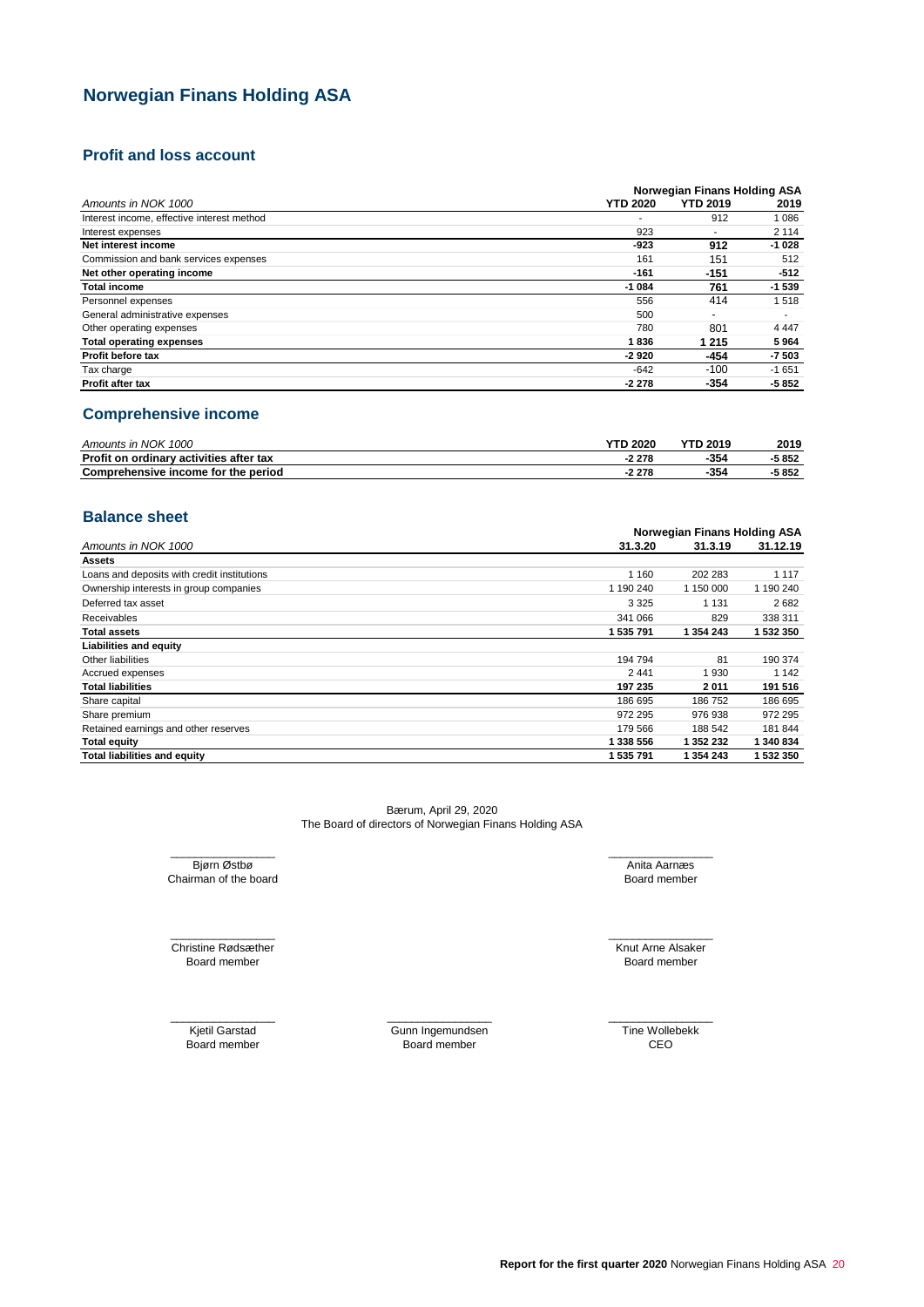## **Cash flow statement**

|                                                      |                 | Norwegian Finans Holding ASA |           |  |  |
|------------------------------------------------------|-----------------|------------------------------|-----------|--|--|
| Amounts in NOK 1000                                  | <b>YTD 2020</b> | <b>YTD 2019</b>              | 2019      |  |  |
| Profit / loss before tax                             | $-2920$         | $-354$                       | -7 503    |  |  |
| Change in other accruals                             | $-2756$         | $-927$                       | $-338309$ |  |  |
| Change in short-term liabilities                     | 5719            | 454                          | 189 959   |  |  |
| Net cash flow from operating activities              | 42              | $-827$                       | $-155852$ |  |  |
|                                                      |                 |                              |           |  |  |
| Net investment in group companies                    |                 |                              | $-40240$  |  |  |
| Net cash flows from investment activities            |                 |                              | -40 240   |  |  |
|                                                      |                 |                              |           |  |  |
| Allocation of bonus shares                           |                 |                              | 5 3 0 1   |  |  |
| Buy back of shares                                   | ۰               |                              | $-161200$ |  |  |
| Issuing of shares                                    | ۰.              |                              | 150 000   |  |  |
| Net cash flow from financing activities              |                 |                              | -5 899    |  |  |
|                                                      |                 |                              |           |  |  |
| Net cash flow for the period                         | 43              | $-827$                       | $-201992$ |  |  |
| Cash and cash equivalents at the start of the period | 1 1 1 7         | 203 109                      | 203 109   |  |  |
| Cash and cash equivalents at the end of the period   | 1 1 6 0         | 202 283                      | 1 1 1 7   |  |  |

## **Changes in equity**

|                                     |                          |                          | Retained |           |
|-------------------------------------|--------------------------|--------------------------|----------|-----------|
|                                     |                          | earnings and             |          |           |
|                                     | <b>Share</b>             | <b>Share</b>             | other    | Total     |
| Amounts in NOK 1000                 | capital                  | premium                  | reserves | equity    |
| <b>Balance 31.12.19</b>             | 186 695                  | 972 295                  | 181 844  | 1 340 834 |
| This period's profit                | $\overline{\phantom{a}}$ | ٠                        | $-2278$  | $-2278$   |
| Comprehensive income for the period | $\overline{\phantom{a}}$ | $\overline{\phantom{a}}$ | $-2278$  | $-2278$   |
| <b>Balance 31.3.20</b>              | 186 695                  | 972 295                  | 179 566  | 1 338 556 |
| <b>Balance 31.12.18</b>             | 186 751                  | 976938                   | 188 896  | 1 352 586 |
| This period's profit                | $\overline{\phantom{a}}$ |                          | $-354$   | $-354$    |
| Comprehensive income for the period | $\overline{\phantom{a}}$ | ٠                        | $-354$   | -354      |
| <b>Balance 31.3.20</b>              | 186750                   | 976938                   | 188 542  | 1 352 232 |

## **Notes for Norwegian Finans Holding ASA**

### **Note 1. General accounting principles**

The quarterly financial statements for Norwegian Finans Holding ASA have been prepared in accordance with IAS 34 Interim Financial Reporting as issued by the International Accounting Standards Board and as adopted by the European Union. When preparing the consolidated financial statements, management makes estimates, judgments and assumptions that affect the application of the accounting principles and the carrying amount of assets, liabilities, income and expenses. Estimates and assumptions are subject to continual evaluation and are based on historical experience and other factors, including expectations of future events that are believed to be probable on the balance sheet date. A description of the accounting policies, significant estimates and areas where judgment is applied, can be found in Note 1 Accounting principles in the annual report for 2019.

Norwegian Finans Holding ASA owns 100 % of the shares in Bank Norwegian AS and Lilienthal Finance Ltd. The shares are recognized at cost, and eliminated in the group accounts.